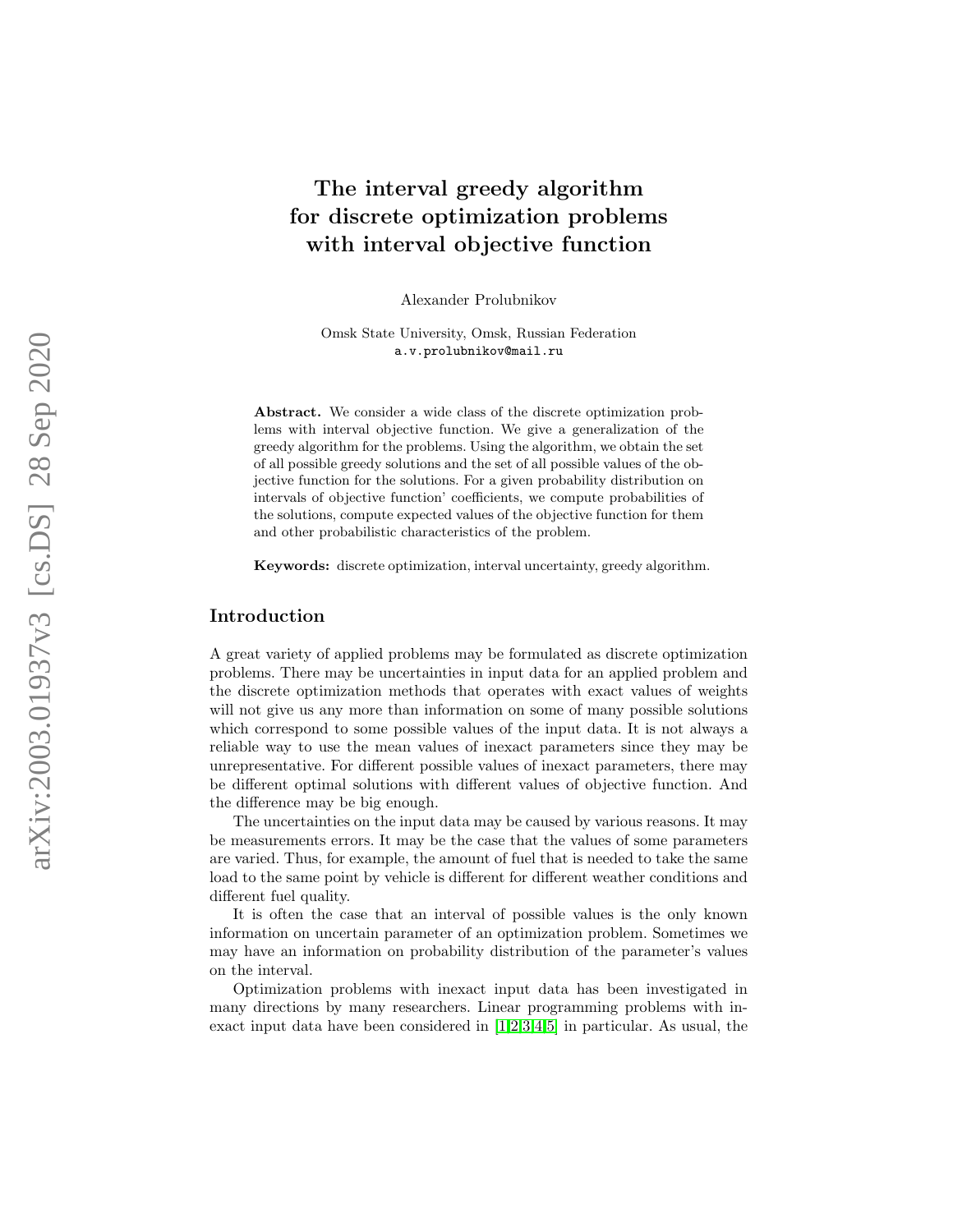presented approaches search for some unique solution of the problem. The robust optimization [\[7,](#page-17-4)[8,](#page-17-5)[9](#page-17-6)[,10,](#page-17-7)[11,](#page-17-8)[12\]](#page-17-9) is an example of a such approach. Other approaches search for some predefined set of the possible solutions that corresponds to some possible values of inexact parameters. They are presented in [\[13,](#page-17-10)[15,](#page-17-11)[16,](#page-17-12)[17,](#page-17-13)[18\]](#page-17-14).

We consider the discrete optmization problems with interval objective function coefficients. Using the approach we present, in the situation of uncertainty the person that make a decision may obtain possible approximate solutions, the possible values of objective function for them and other information that may be used to analyze the possible scenarios for the situation. We give a generalization of the greedy algorithm for the case of interval objective function. This algorithm gives a set of solutions for possible values of the function's coefficients. Such a set consists of exact or approximate solutions for its possible values. Also, it gives a set of possible values of objective function for the solutions. For a given probability distribution on intervals of function' coefficients, we compute probabilities of the solutions, expected values of the objective function for them, etc.

## 1 Discrete optimization problems with interval weights

We consider the discrete optimization problems that may be formulated in the following way. Let  $E = \{e_1, \ldots, e_n\}$ . Let  $w(e) > 0$  be the weight of  $e \in E$ ,  $w_i =$  $w(e_i)$ . A binary vector  $x = (x_1, \ldots, x_n)$  determines the set  $E_x \subset E$ :  $e_i \in E_x$  iff  $x_i = 1$ . The set of feasible solutions  $\mathcal D$  is given. The set  $\mathcal D$  may be considered as a set of vectors which, for some graph or hypergraph, may be associated with its subgraphs of some predefined specific form, i.e., set of the paths that connects the two graph's vertices, set of spanning trees, set of hamiltonian cycles, etc.

**Optimization problem (I).** We need to find such  $x \in \mathcal{D}$  that gives minimum of the objective function

$$
f(x, w) = \sum_{e \in E_x} w(e). \tag{1}
$$

For example, if the set  $E$  is the set of a graph edges, the following optimization problems on graphs may be stated in a such way: the shortest path problem, the minimum spanning tree problem, the traveling salesman problem, the minimum edge cover problem. If the set  $E$  is a set of graph's vertices, we may state in a such way the minimum vertex cover problem and others. If  $E$  is a set of edges of a hypergraph, in particular, we may state in a such way the set cover problem that we shall consider further.

Not only optimization problems on graphs and hypergraphs may be formulated as the problems of the form (I). For example, the boolean knapsack problem may be formulated this way too.

The discrete optimization problems on graphs and hypergraphs of the form (I) with interval weights have been considered in [\[13,](#page-17-10)[14,](#page-17-15)[15,](#page-17-11)[16](#page-17-12)[,18\]](#page-17-14) et al.

Let  $\mathbb{IR}$  denotes the set of intervals on  $\mathbb{R}$ . We shall denote interval values using bold font. For an interval  $a \in \mathbb{R}$ , its lower and upper bounds are denoted as  $\underline{a}$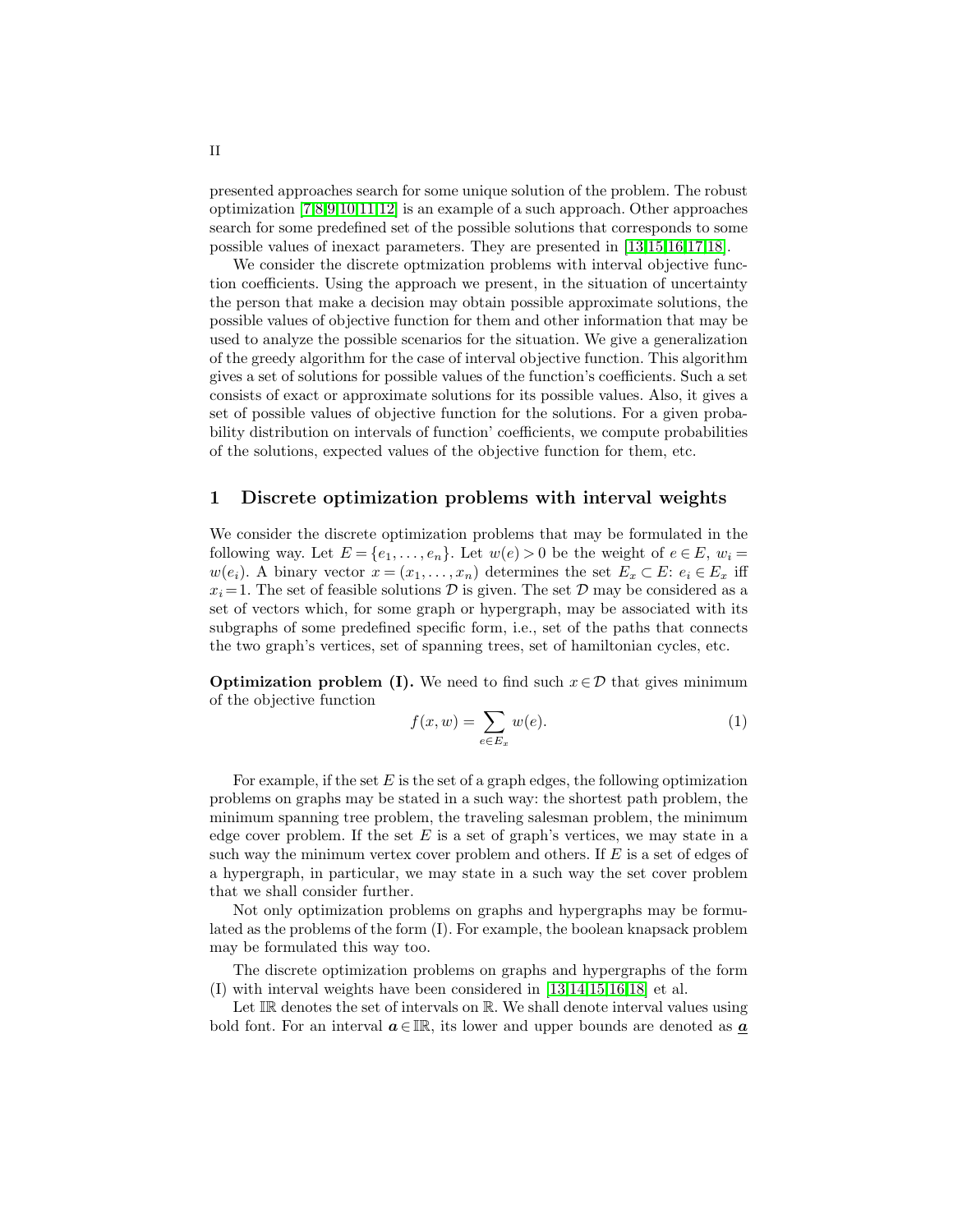and  $\bar{a}$  respectively:  $a = [\underline{a}, \bar{a}]$ . If  $\underline{a} = \bar{a}$  then interval a called *degenerated*. The sum of intervals **a** and **b** is defined as follows:  $a + b = [a + b, \overline{a} + b]$ . The result of multiplication of an interval by  $\alpha \in \mathbb{R}_+$  is the interval  $\alpha \mathbf{a} = [\alpha \mathbf{a}, \alpha \overline{\mathbf{a}}]$ . Let  $\mathbb{IR}^n$ denotes the set of interval vectors of dimensions n.

We consider the discrete optimization problems with interval objective functions of the form

<span id="page-2-0"></span>
$$
f(x) = \sum_{e \in E_x} \mathbf{w}(e),\tag{2}
$$

where the values of weights are intervals  $w(e)$ . So, we consider all of possible weights  $w(e) \in w(e) = [w(e), \overline{w}(e)] \subset \mathbb{R}$  of element e. Let  $w = (w_1, \ldots, w_n) \in$  $\mathbb{IR}^n$ , where  $w_i = w(e_i)$ ,  $w_i > 0$ .

To state the formulation of the discrete optimization problem with interval objective function, we need to define a concept of an optimal solution for the problem. One of the possible ways to do this is to use the concept of the Pareto set of possible solutions [\[15](#page-17-11)[,16,](#page-17-12)[17,](#page-17-13)[18\]](#page-17-14) considering the problem as a two-criteria optimization problem, where the criteria are

$$
f_1(x, \mathbf{w}) = \sum_{e \in E_x} \underline{\mathbf{w}}(e) \to \min, \ f_2(x, \mathbf{w}) = \sum_{e \in E_x} \overline{\mathbf{w}}(e) \to \min.
$$

The other way is to use the notions of weak and strong optimal solutions for discrete optimization problem with interval weights [\[13,](#page-17-10)[14,](#page-17-15)[15,](#page-17-11)[17,](#page-17-13)[20\]](#page-17-16). For the problem, a *scenario* is a vector  $w \in \mathbf{w}$ . A scenario  $w \in \mathbf{w}$  sets the discrete optimization problem of the form  $(I)$  with real-valued coefficients w of its objective function. A weak optimal solution (we shall call it as weak solution further) is a solution that is optimal for some scenario  $w \in \mathbf{w}$ . For a discrete optimization problem with an interval objective function, a strong optimal solution (we shall call it as strong solution further) is the solution that is optimal for any scenario  $w \in \mathbf{w}$ . Note that a strong solution is a weak one too.

Using the concept of the strong solution, we may state the following formulation of the discrete optimization problem with interval objective function.

**Optimization problem (II).** For given interval weights  $w$ , we need to find a strong solution of the optimization problem with given set  $D$  of feasible solutions and the objective function of the form [\(2\)](#page-2-0).

But, since it is often the case that there is no strong solution for the problem, trying to analize a real life situation, we may search for set of weak solutions for all possible  $w \in \mathbf{w}$ . The united solution set is a set of all weak solutions. Using the concept of the united solution set, we may state the discrete optimization problem of the following form.

**Optimization problem (III).** We need to find a united solution set  $\Xi$ :

$$
\Xi = \big\{ x \in \mathcal{D} \mid \exists w \in \mathbf{w} \,\,\forall y \in \mathcal{D} \,\big( f(x,w) \leq f(y,w) \big) \big\}.
$$

The problem (III) may be too hard computationally even for low dimensional cases. For example, this is the case when the corresponded problem of the form (I)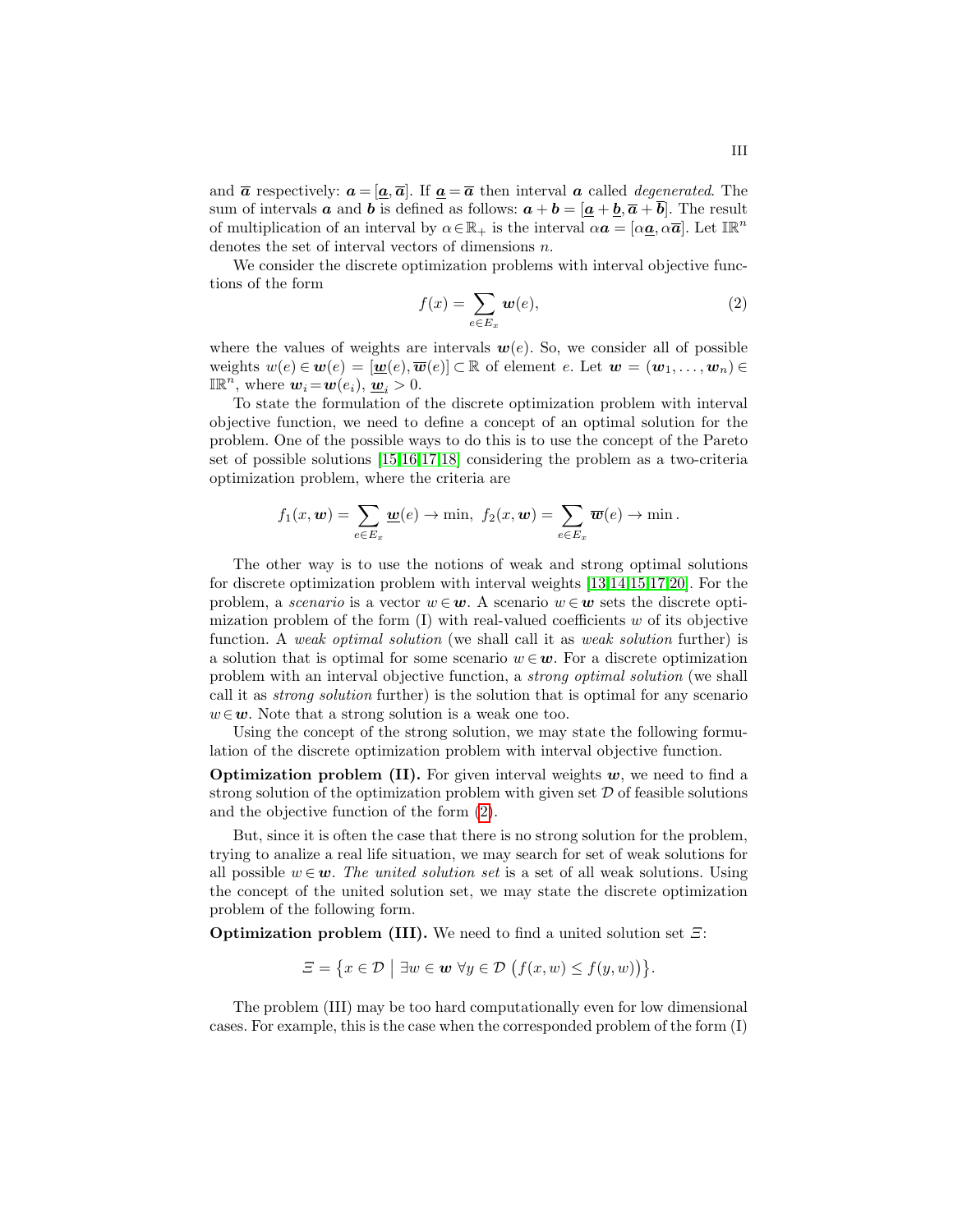with real-valued function is **NP**-hard. So, we may try to solve the problem (III) approximately instead, searching for the united approximate solution set that contains the approximate solutions with guaranteed acuracy for all of the possible scenarios, e.g., *greedy solutions* which are obtained by the greedy algorithm. Solving such problems, we may go beyond the exhaustive search on  $w \in \mathbf{w}$  and try to solve the problem by less costly means.

# 2 Characterization of strong solutions

If there exists a solution of the problem (II), we have the best situation that we may have dealing with optimization problem with objective function [\(2\)](#page-2-0). The theorem below gives a way to check wether a weak solution is a strong one.

The worst scenario for  $x \in \mathcal{D}$  is a such scenario  $w \in \mathbf{w}$  that  $w(e) = \overline{\mathbf{w}}(e)$  for  $e \in E_x$  while  $w(e) = \underline{w}(e)$  for  $e \in E \setminus E_x$ . It was shown in [\[13\]](#page-17-10) that, for the longest path problem, a weak solution is a strong solution if only it is an optimal solution for its worst scenario. The same result was obtained for the minimum spanning tree problem [\[14\]](#page-17-15). Indeed, the same result may be obtained for any problem of the form (I) with interval weights.

Theorem 1. A weak solution is a strong solution if and only if it is an optimal solution for its worst scenario.

*Proof.* Let  $x \in \mathcal{D}$  be an optimal solution for its worst scenario. For any  $y \in \mathcal{D}$ , we have

$$
f(x,\overline{\boldsymbol{w}}_x) = \sum_{e \in E_x \backslash E_y} \overline{\boldsymbol{w}}(e) + \sum_{e \in E_x \cap E_y} \overline{\boldsymbol{w}}(e) \leq \sum_{e \in E_y \backslash E_x} \underline{\boldsymbol{w}}(e) + \sum_{e \in E_x \cap E_y} \overline{\boldsymbol{w}}(e),
$$

where  $\overline{\boldsymbol{w}}_x$  is the worst scenario for x. For arbitrary weights  $w(e) \in \boldsymbol{w}(e)$ , it holds that

$$
\sum_{e \in E_x \setminus E_y} \overline{w}(e) + \sum_{e \in E_x \cap E_y} w(e) \le \sum_{e \in E_y \setminus E_x} \underline{w}(e) + \sum_{e \in E_x \cap E_y} w(e).
$$

Since

$$
\sum_{e \in E_x \setminus E_y} w(e) \leq \sum_{e \in E_x \setminus E_y} \overline{w}(e), \sum_{e \in E_y \setminus E_x} \underline{w}(e) \leq \sum_{e \in E_y \setminus E_x} w(e),
$$

for any scenario  $w \in \mathbf{w}$ , we have

$$
f(x,w) = \sum_{e \in E_x \setminus E_y} w(e) + \sum_{e \in E_x \cap E_y} w(e) \le \sum_{e \in E_y \setminus E_x} w(e) + \sum_{e \in E_x \cap E_y} w(e) = f(y,w).
$$

Thus  $f(x, w) \leq f(y, w)$  for any  $w \in \mathbf{w}$ , i.e., x is a strong optimal solution.

As it follows from the Theorem 1, we may obtain a weak solution using, for example, some branch and bound method for a fixed scenario. Having the weak solution, we may check wether it is a strong solution.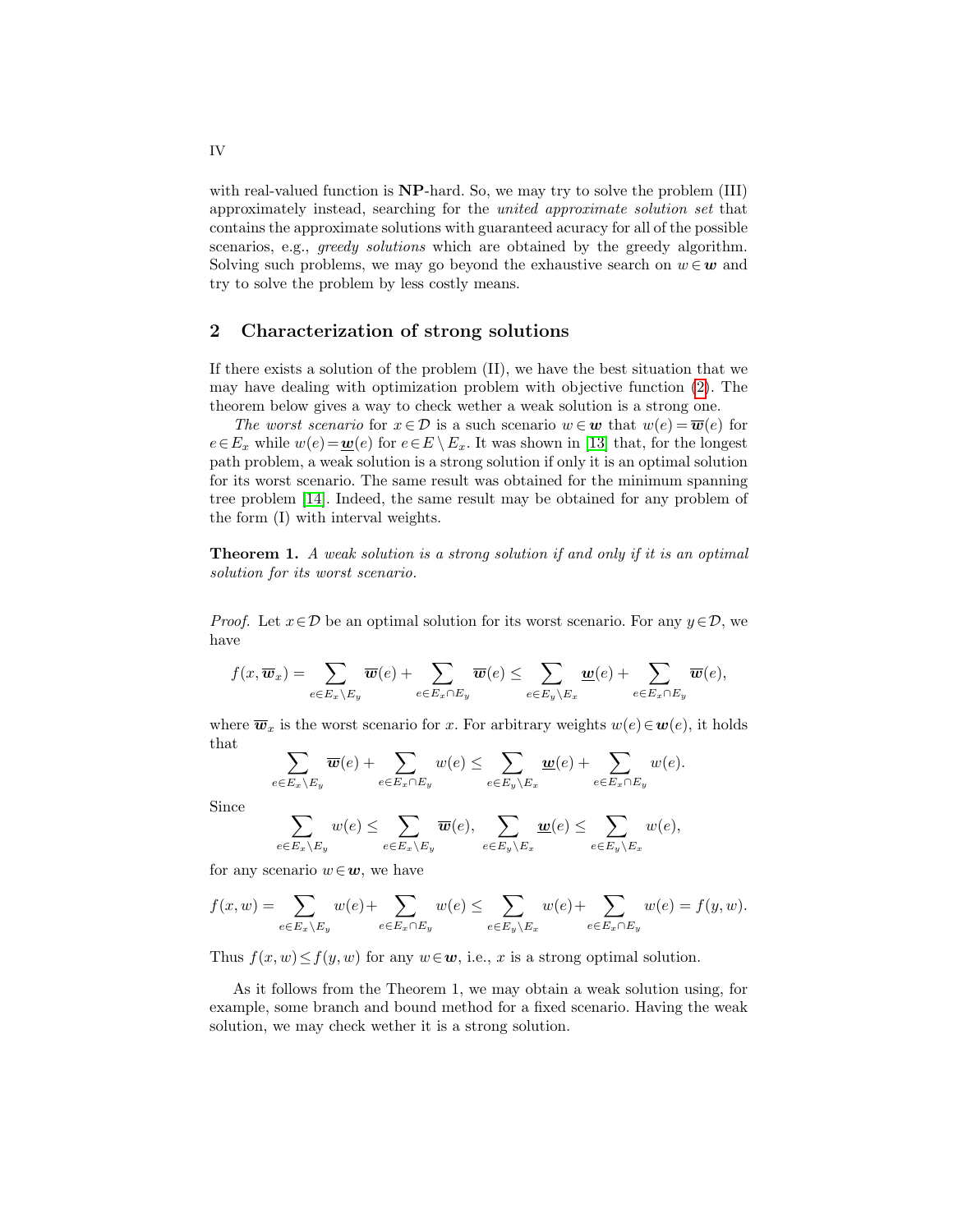# 3 The generalization of the greedy algorithm for the case of interval objective function

#### 3.1 Greedy algorithms for the problem (I)

A rather common approach to the problems of the form (I) is to use an appropriate greedy algorithm to get an optimal or an approximate solution of the problem. Using the greedy algorithm, we obtain the solution  $x \in \mathcal{D}$  taking the elements of  $e \in E$  into  $E_x$  one after another in accordance with the value of selection function  $\varphi$  on  $e \in E$ . The algorithm stops when a feasible solution  $x \in \mathcal{D}$ is obtained this way.

The selection function is specifically defined for a particular problem of the form (I). The function  $\varphi : E \to \mathbb{R}_+$  depends on weight of element  $e \in E$  and other parameters of the problem instance which are specified by e. In the simpliest case,  $\varphi(e) = w(e)$ . For example, consider the set cover problem. Here, where an element  $e_i$  is a set  $S_i$ , the set E is a collection of sets that may be selected in the cover that the algorithm builds. The value  $\varphi(S_i) = \varphi(w_i, |S_i|) = w_i/|S_i|$  depends on  $w_i$  and on cardinality of the set  $S_i$ .

The basic scheme of the greedy algorithm is the following one.

THE GREEDY ALGORITHM FOR THE PROBLEM  $(I)$ 

1  $E_x \leftarrow \emptyset$ . 2 if  $E_x$  such that  $x \in \mathcal{D}$ , 3 output x. 4 else select such  $e_{\min} \in E$  that  $\varphi(e_{\min}) = \min \{ \varphi(e) \mid e \in E \setminus E_x \},$ 5  $E_x \leftarrow E_x \cup \{e_{\min}\},$ 6 Go to step 2.

It was shown in [\[21\]](#page-18-0), that, using the greedy algorithm, we obtain an optimal solution for the problem of the form  $(I)$  if its set  $D$  has a matroidal structure, or, in a more general way, if  $D$  is a gridoid [\[22\]](#page-18-1). The minimum spanning tree is an example of a such problem. For some of the problem of the form (I), e.g., for the set cover problem, the greedy algorithms are asymptotically best possible approximation algorithms.

#### 3.2 The interval greedy algorithm for the set cover problem

As an example of the presented approach application, we consider the interval greedy algorithm for the set cover problem. Hereafter, we shall abbreviate it as SCP.

In the weighted SCP, we are given set U,  $m=|U|$ . There is a collection S of its subsets  $S_i \subseteq S$ ,  $S = \{S_1, \ldots, S_n\}$ , such that  $\cup_{i=1}^n S_i = U$ . A collection of sets  $S' = \{S_{i_1}, \ldots, S_{i_k}\}, S_{i_j} \in S$ , is called a cover of U if  $\cup_{j=1}^k S_{i_j} = U$ . For  $S_i \in S$ , there are given weights  $w_i = w(S_i)$ ,  $w_i > 0$ . For a collection of sets  $S' = \{S_{i_1}, \ldots, S_{i_k}\}\,$ its weight  $w(S')$  is equal to the sum of weights of the sets that belong to  $S'$ :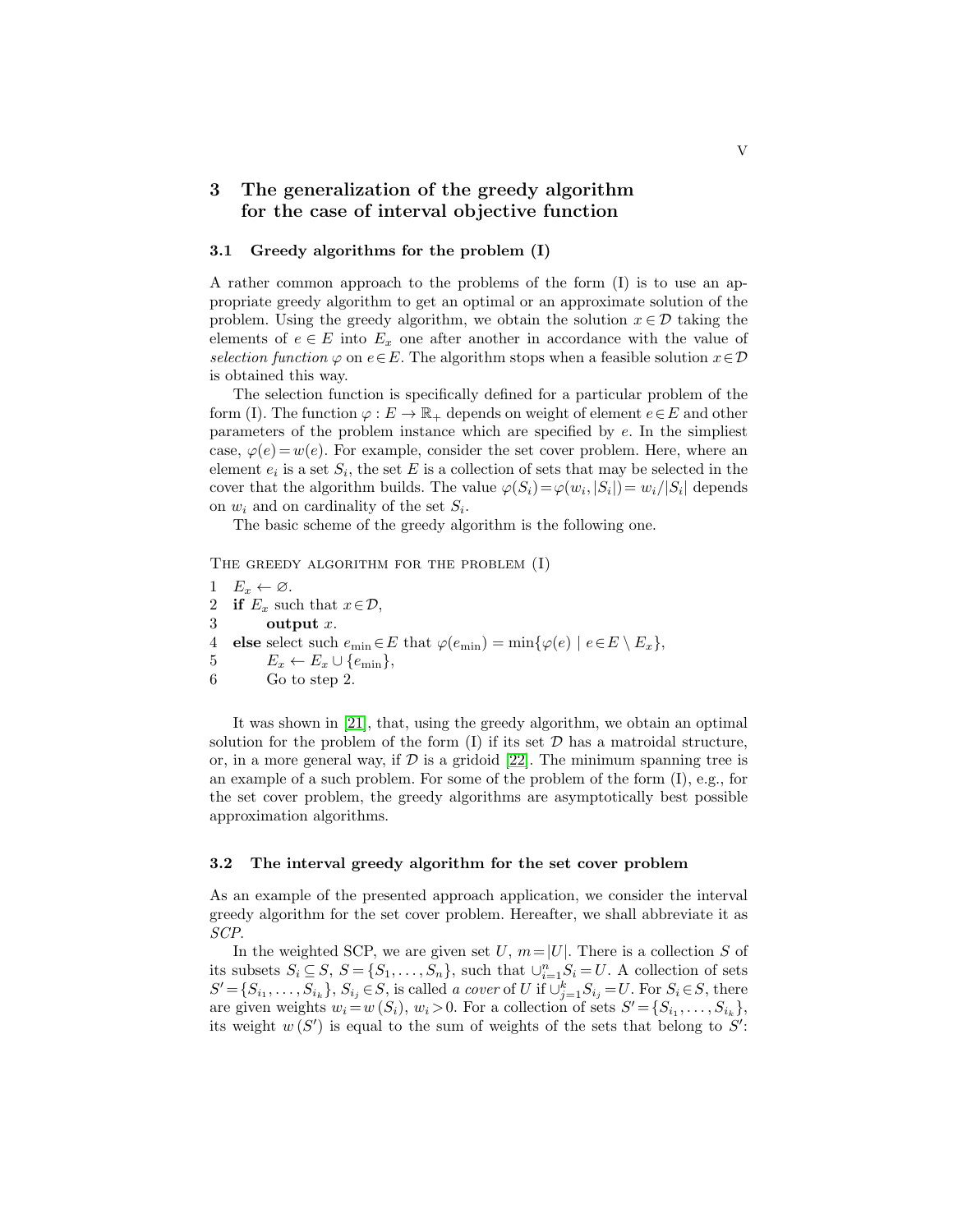$w(S') = \sum_{j=1}^{k} w(S_{i_j})$ . We need to find an *optimal cover* of U, i.e., the cover of minimum weight.

In the course of operating of the greedy algorithm for SCP with non-interval weights, we select the sets in the cover based on the values of their relative weights  $w_i/|S_i|$  until all of the elements of U are covered. We perform iterations of the following form.

For an SCP instance  $P$ ,

An iteration of the greedy algorithm:

1) select  $S_q$  such that

$$
w_q/|S_q| = \min \left\{ w_i/|S_i| \mid \left( S_i \in S \right) \text{ and } \left( S_i \not\subset \bigcup_{S_j \in E_x} S_j \right) \right\};
$$

2) add  $S_q$  into  $E_x: E_x \leftarrow E_x \cup \{S_q\};$ 3) obtain the the SCP instance  $\mathcal{P}'$ :  $U' \leftarrow U \setminus S_q$ ,  $S'_j \leftarrow S_j \setminus S_q$ ,  $w' \leftarrow w$ .

As a result of the greedy algorithm's iteration, we include some set  $S_q \in S$ into  $E_x$  and make the transition from the SCP instance  $P$  with given  $U, S, w$ to the instance  $\mathcal{P}'$  with  $U', S', w'$ .

The solution that the greedy algorithm gives for some scenario  $w \in \mathbf{w}$  we call a weak approximate solution of SCP with interval weights. We consider an approximate solution as an ordered set of elements of S. A united approximate solution set of the problem is a such set  $\overline{E}$  of its covers that, for every scenario  $w \in \mathbf{w}$ , there is  $x \in \overline{\mathcal{Z}}$  such that x is an approximate solution that the noninterval greedy algorithm gives for the weights that the scenario  $w$  specifies for the problem.

Note that we does not need the sets  $\Xi$  or  $\widetilde{\Xi}$  to take the individual solutions from them for given  $w \in \mathbf{w}$ . For some problems, the solutions may be obtained in polynomial time so it does not matter to have it beforehand. We need them in all their entirety to obtain an information that characterize the all of the posible solutions for the problem instance.

Obtaining an ordered cover  $x \in \tilde{\Xi}$  in the course of the interval greedy algorithm operating, we also obtain the vector  $w[x] \in \mathbb{IR}^n$ . Its component  $w_i[x]$ is a set of a such real valued weights from  $w_i$ , that the ordered cover x is obtained for some scenario  $w \in w[x]$ . I.e. for all  $w_i \in w_i[x]$ , there exists such  $w = (w_1, \ldots, w_i, \ldots, w_n) \in \mathbf{w}[x] = (\mathbf{w}_1[x], \ldots, \mathbf{w}_i[x], \ldots, \mathbf{w}_n[x])$  that the noninterval greedy algorithm gives x for w. Note that not every vector  $w \in \mathbf{w}[x]$  is a such scenario.

For an SCP instance  $P$  with interval weights, let us denote as  $U_P$  the set we need to cover. Let  $S_{\mathcal{P}}$  denotes the collection of sets that we may use to build a cover for the problem instance and let the vector  $w_{\mathcal{P}} \in \mathbb{IR}^n$  be the vector of interval weights of the sets. The interval vector  $w_{\mathcal{P}}$  is a vector of all scenarios

VI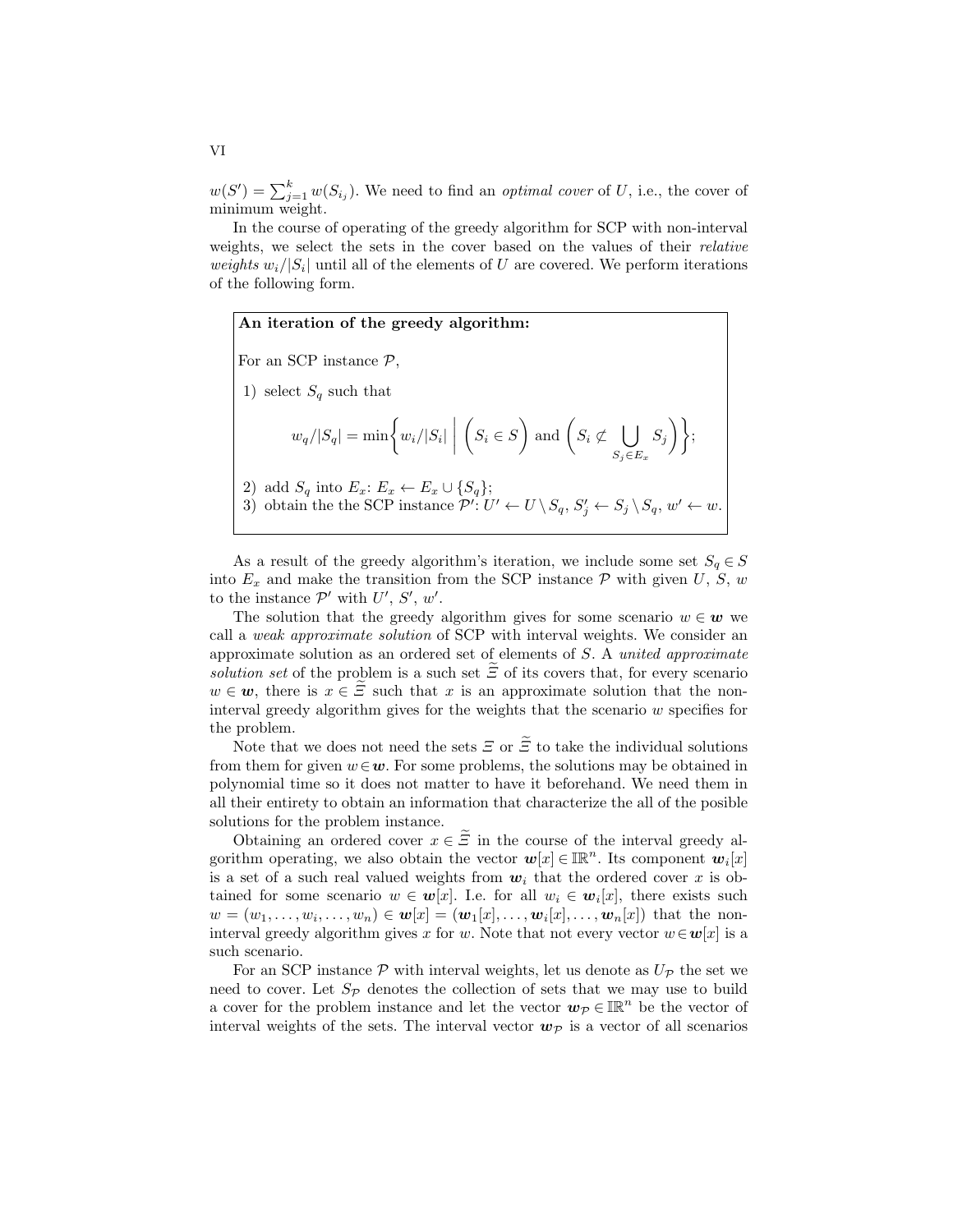for the problem  $P$ . For a collection of sets  $S' = \{S_{i_1}, \ldots, S_{i_k}\}\)$ , its interval weight  $w(S')$  is equal to the sum of interval weights of the sets that belong to S':  $\boldsymbol{w}(S') = \sum_{j=1}^k \boldsymbol{w}(S_{i_j}).$ 

The interval greedy algorithm takes an instance of SCP with interval weights and, using backtracking scheme, gives a united (or weak approximate) solution. We search for all possible weak (approximate) solutions and, as a result, we obtain the united (approximate) solution set  $\widetilde{\Xi}$  performing iterations of the following form.



The set Q is a collection of such sets  $S_i \in S_p$  that there is a scenario in w for which the selection function' value on the set  $S_j$  is minimal. On every iteration of the interval greedy algorithm, having an SCP instance  $P$  and the set  $Q$ , we obtain a collection of SCP instances  $\mathcal{P}^{(i_1)}, \ldots, \mathcal{P}^{(i_t)}$ . For all of these instances, we perform the iterations of the presented form.



Fig. 1. Tree of SCP instances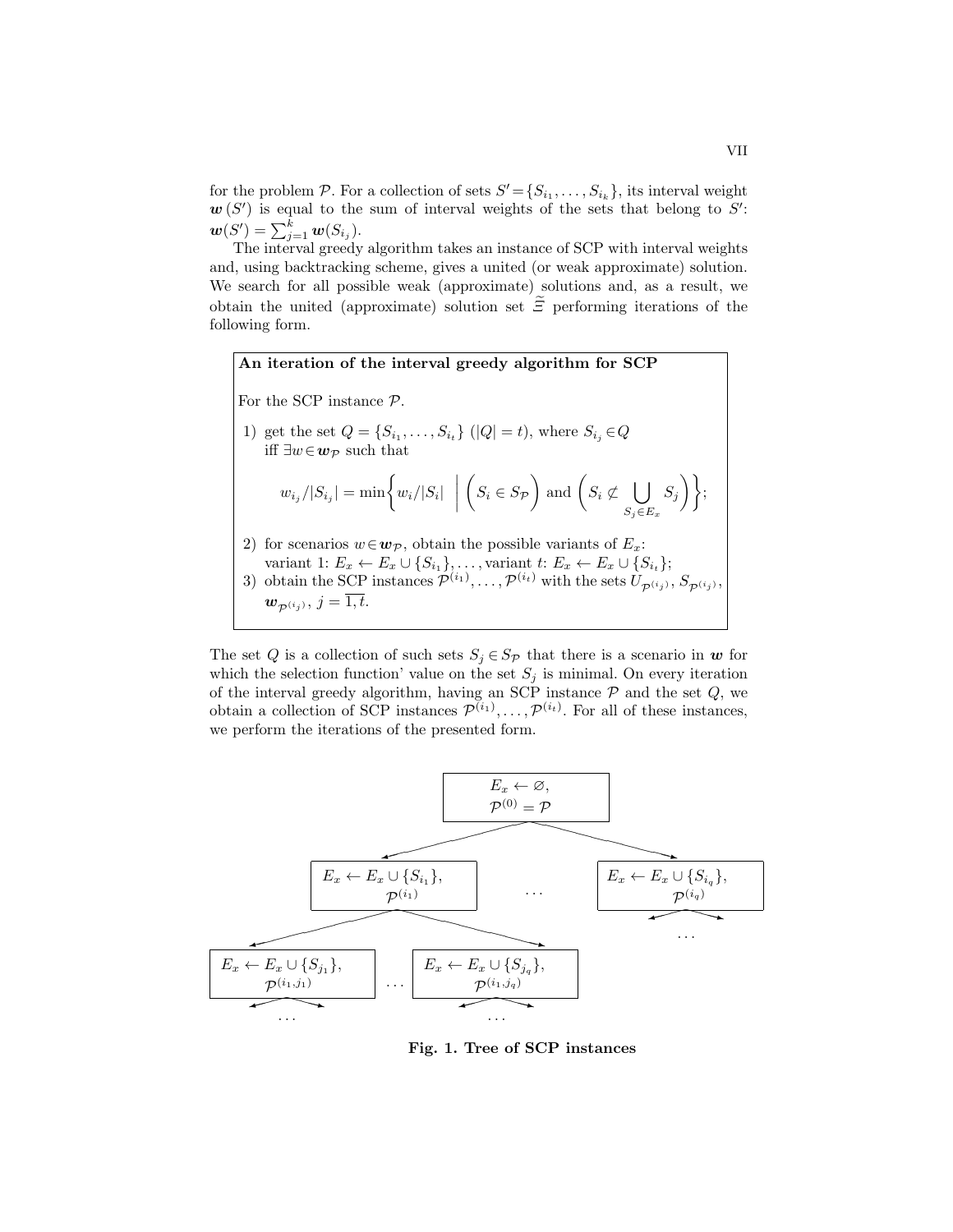Let us give a detailed description of the procedures that the interval greedy algorithm for SCP uses.

The procedure SELECTION has an SCP instance  $P$  as an input and it gives the set Q as an output.  $S_i \in Q$  only if there is a such scenario  $w \in w_{\mathcal{P}}$  that the set  $S_i$  has a minimum relative weight among the sets in  $S_p$ . Let  $v_i$  denotes the interval of *relative weights* of the set  $S_i$ :  $\boldsymbol{v}_i = \boldsymbol{w}_i / |S_i|$ .

SELECTION  $(\mathcal{P}) : Q$ ;

1 for  $\forall S_i \in S_{\mathcal{P}}$ :  $2 \qquad \qquad {\bm{v}}_i \leftarrow {\bm{w}}_i / |S_i|;$  $3 \quad Q \leftarrow \varnothing;$ 4  $v \leftarrow \min{\overline{v}_i \mid (S_i \in S_{\mathcal{P}}) \text{ and } (S_i \neq \varnothing)}$ ; 5 for  $\forall S_i \in S_{\mathcal{P}}$ : 6 if  $\underline{v}_i \leq v$ 7  $Q \leftarrow Q \cup \{S_i\};$ 8 output Q.

For example, let  $S = \{S_1, S_2, S_3\}$  and the intervals  $v_i$  are  $v_1 = [1, 5], v_2 = [3, 7]$ and  $v_3 = [6, 11]$  (Fig. 2). In the course of operation of the procedure SELECTION, we select the sets  $S_1$  and  $S_2$  into  $Q$ , while the set  $S_3$  we do not select into  $Q$ .



Fig. 2. Interval relative weights for an SCP instance

The procedure POSSIBLE WEIGHTS OF A SELECTED SET takes as an input an SCP instance  $P$  and the index  $q$  of a some set that belongs to  $Q$ . As a result of its implementation, we have the modified interval weight  $w_q[x]$  of the set. We obtain  $w_q$  excluding from it the weights which are incompatible with selection of  $S_q$  by the greedy algorithm for  $w \in \mathbf{w}[x]$ .

POSSIBLE WEIGHTS OF A SELECTED SET  $(\mathcal{P}, Q, q) : \mathbf{w}_q[x]$ ;

1  $v \leftarrow \min{\{\overline{\boldsymbol{w}}_i/|S_i| \mid (S_i \in Q) \text{ and } (i \neq q)\}};$ 2 if  $\overline{w}_q/|S_q| > v$ 3  $\overline{\boldsymbol{w}}_q \leftarrow |S_q| \cdot v.$ 4  $\mathbf{w}_q[x] \leftarrow \mathbf{w}_q;$ 5 output  $w_q[x]$ .

For the relative weights  $v_1 = [1, 5], v_2 = [3, 7]$  and  $v_3 = [6, 11],$  if we take  $S_2$ into  $E_x$ , we do not include into  $w_2[x]$  the part of  $w_2$  that contains the values of

VIII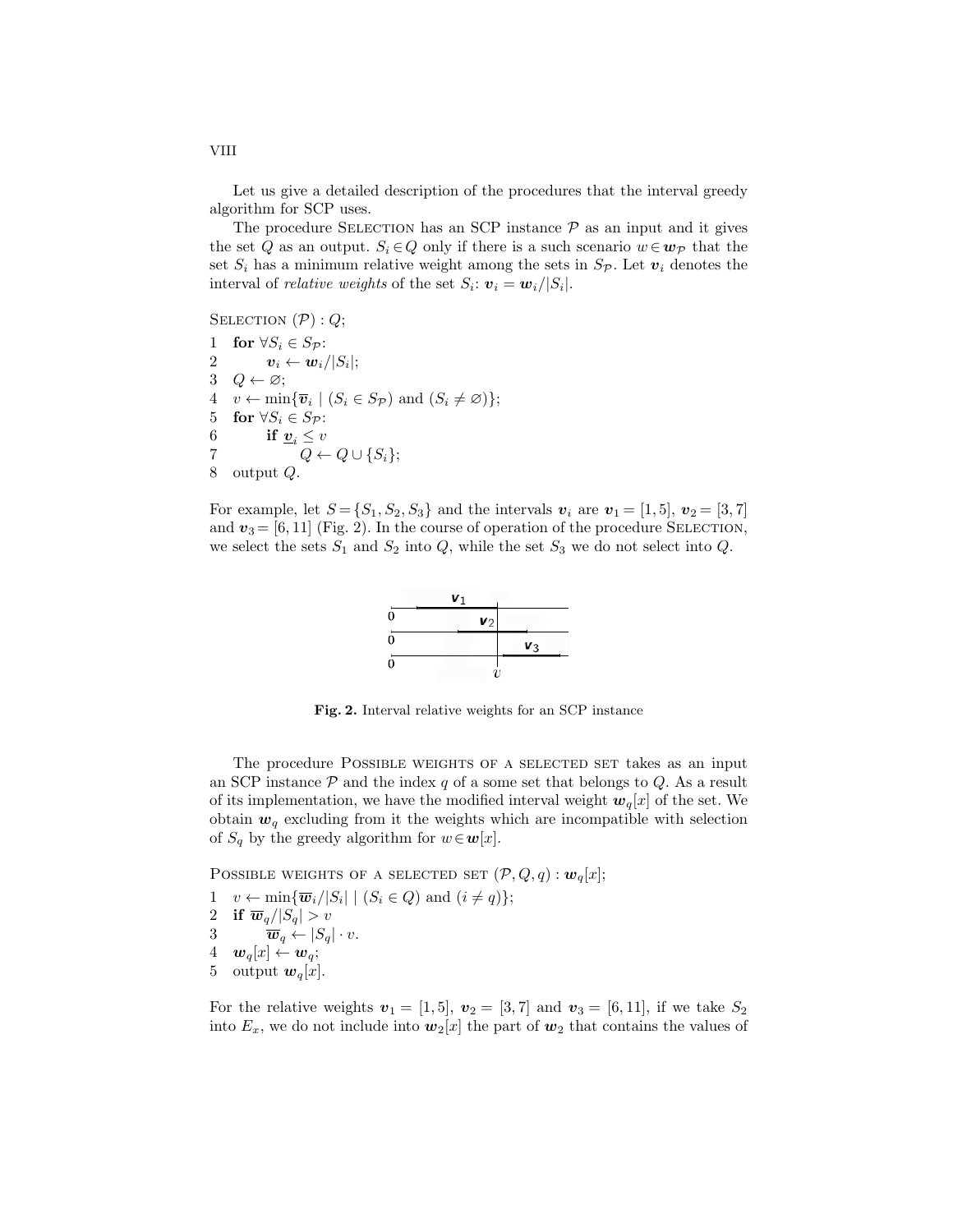$w_2$  which are greater than  $|S_2| \cdot v$ , i.e., we exclude the values  $w_2 \in w_2$  for which relative weights  $v_2 = w_2/|S_2|$  are greater than  $\overline{v}_1$ . The set  $S_2$  will not be taken by the non-interval greedy algorithm when  $w \in \mathbf{w}[x]$ .

The procedure Modification of an SCP instance takes an SCP instance P and the index q of the set  $S_q \in Q$  as an input. For the procedure's output  $\mathcal{P}'$ , we have  $U_{\mathcal{P}'} = U_{\mathcal{P}} \setminus S_q$ . For the sets  $S_i \not\subset \bigcup_{S_j \in E_x} S_j$ , we put  $S'_i = S_i \setminus S_q$ . Also, we modify interval weights of the sets  $S_i \in S_{\mathcal{P}}$  excluding the weights that are incompatible with selection of  $S_q$  into  $E_x$  by non-interval greedy algorithm for  $w[x]$ .

MODIFICATION OF AN SCP INSTANCE  $(\mathcal{P}, q) : \mathcal{P}'$ ;

1  $S_{\mathcal{P}'} \leftarrow \varnothing;$ 2 for  $\forall S_i \in S$ 3 if  $(i \neq q)$  and  $(S_i \neq \emptyset)$ 4 if  $\underline{w}_i$  $/|S_i| < \underline{w}_q/|S_q|$  $\delta \qquad \qquad \mathbf{w}_i' \leftarrow |S_i| \cdot \mathbf{w}_q / |S_q|, \, \mathbf{\overline{w}}_i' \leftarrow \mathbf{\overline{w}}_i;$  $6 \qquad \qquad \mathbf{else} \; \bm{w}_i' \leftarrow \bm{w}_i;$ 7  $S'_i \leftarrow S_i \setminus S_q;$ 8  $S_{\mathcal{P}'} \leftarrow S_{\mathcal{P}'} \cup \{S'_i\};$ 9  $U_{\mathcal{P}'} \leftarrow U_{\mathcal{P}} \setminus S_q;$  $10 \quad \boldsymbol{w}_{\mathcal{P}'} \leftarrow (\boldsymbol{w}_1', \dots, \boldsymbol{w}_n');$ 11 output  $\mathcal{P}'$ .

For the situation that presented on Fig. 2, taking the set  $S_2$  into  $E_x$ , we exclude from  $w_1$  the values  $w_1$  for which the relative weights are less than  $\underline{v}_2$ .

Note that some sets in  $S_{\mathcal{P}'}$  may become empty at some iteration. To have the same enumeration for the sets in the course of the algorithm's operation, these sets are not excluded from  $S_{\mathcal{P}}$  in such situations.

The interval greedy algorithm is implemented by the following procedure.

THE INTERVAL GREEDY ALGORITHM FOR SCP  $(\mathcal{P}) : \widetilde{\mathcal{Z}}$ ;

- $1 \quad \widetilde{\Xi} \leftarrow \varnothing; x \leftarrow \varnothing;$
- 2  $\widetilde{\Xi} \leftarrow \text{UNITED APPROXIMATE SOLUTION } (\mathcal{P}, x, \widetilde{\Xi});$
- 3 output  $\widetilde{\Xi}$ .

Here, the procedure UNITED APPROXIMATE SOLUTION SET is the presented below backtracking procedure that use the procedures which were presented above. Implementing the procedure for an SCP instance  $P$  with interval weights, we obtain a weak approximate solutions which we include into united approximate solution  $\Xi$ . The current x and  $\Xi$  are the procedure's arguments which are alterable during the procedure operation.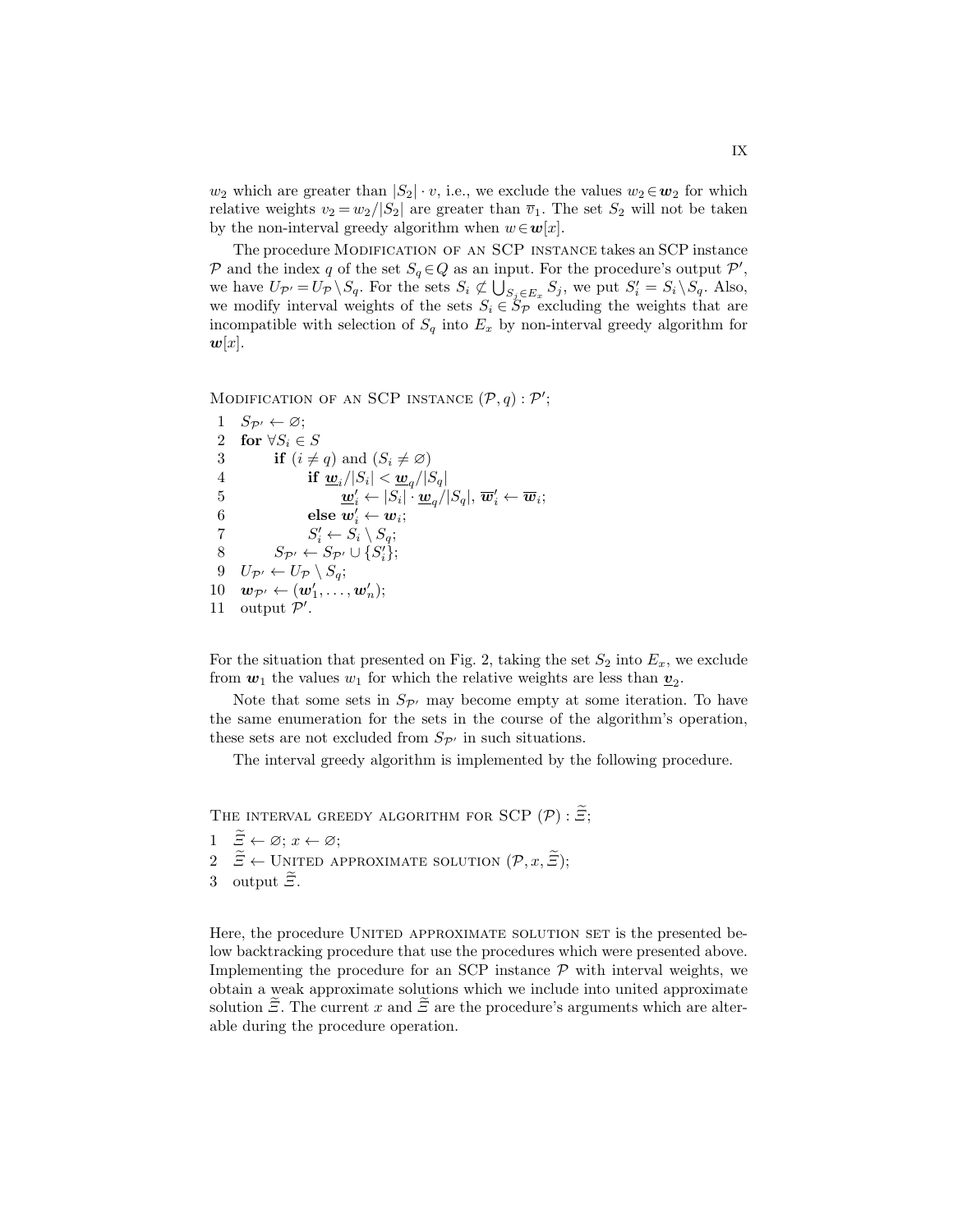UNITED APPROXIMATE SOLUTION SET  $(\mathcal{P}, x, \widetilde{\Xi})$ ;

1 if  $U = \varnothing$ 2 save the pair  $(E_x, \boldsymbol{w}[x])$ ; 3  $\widetilde{\Xi} \leftarrow \widetilde{\Xi} \cup \{x\};$ <br>4 return. return. 5 else 6  $Q \leftarrow$  SELECT  $(\mathcal{P});$ 7 for  $\forall S_i \in Q$ : 8  $x' \leftarrow x, w' \leftarrow w[x];$ 9  $E_x \leftarrow E_x \cup \{S_i\};$ 10  $\mathbf{w}_i[x] \leftarrow \text{Possible weights of A SELECTED SET } (\mathcal{P}, Q, i);$  $11$  $\mathcal{P}' \leftarrow \text{MODIFICATION OF AN SCP INSTANCE } (\mathcal{P}, i);$ 12 UNITED APPROXIMATE SOLUTION  $(\mathcal{P}', x, \widetilde{\Xi})$ ; 13  $x \leftarrow x'; \mathbf{w}[x] \leftarrow \mathbf{w}'.$ 

Evidently, the following proposition is true.

**Proposition.** Let  $x = \{S_{i_1}, \ldots, S_{i_k}\} \in \Xi$ . Then

$$
\underline{\boldsymbol{w}}(x) = \sum_{j=1}^{k} \underline{\boldsymbol{w}}_{i_j}[x], \ \overline{\boldsymbol{w}}(x) = \sum_{j=1}^{k} \overline{\boldsymbol{w}}_{i_j}[x].
$$

As a result of the algorithm's implementation, we obtain the odered collection of sets  $E_x$ . In order to use unordered covers, which is natural for aplications, we must unite the sets of scenarios  $w[x]$  which are obtained for different ordered  $E_x$ . Note that the union of the sets  $w[x]$  may be disjoint.

The presented algorithm is a generalization of the greedy algorithm for interval weights. If all of the intervals' weights are degenerated, i.e.,  $\overline{w}_i = \underline{w}_i$  for all  $S_i \in S$ , the interval greedy algorithm operates like the non-interval greedy algorithm except the fact that it searches for not one but all possible greedy solutions if the minimum value at the step 4 of SELECTION is shared by several sets  $S_i \in S_{\mathcal{P}}$ .

# 3.3 Accuracy of the solutions in  $\widetilde{\Xi}$  for SCP

SCP is NP-hard. The complexity of the greedy algorithm for SCP with realvalued weights is equal to  $O(m^2n)$ . For the general case of the problem, it holds [\[23\]](#page-18-2) that

$$
w(x) \le H(m)w(\dot{x}) \le (\ln m + 1)w(\dot{x}),\tag{3}
$$

where  $H(m) = \sum_{k=1}^{m} 1/k$ , x is a cover that is obtained by the greedy algorithm, x is an optimal cover. It is shown that, whenever  $NP \not\subseteq TIME(n^{O(\log \log n)})$ , there is no polynomial algorithm for SCP with approximation ratio  $(1 - \varepsilon) \ln m$  for  $\varepsilon > 0$  [\[24\]](#page-18-3). There are other inapproximability results for SCP which exclude the possibility of a polynomial time approximation with better than logarithmic approximation ratio.

X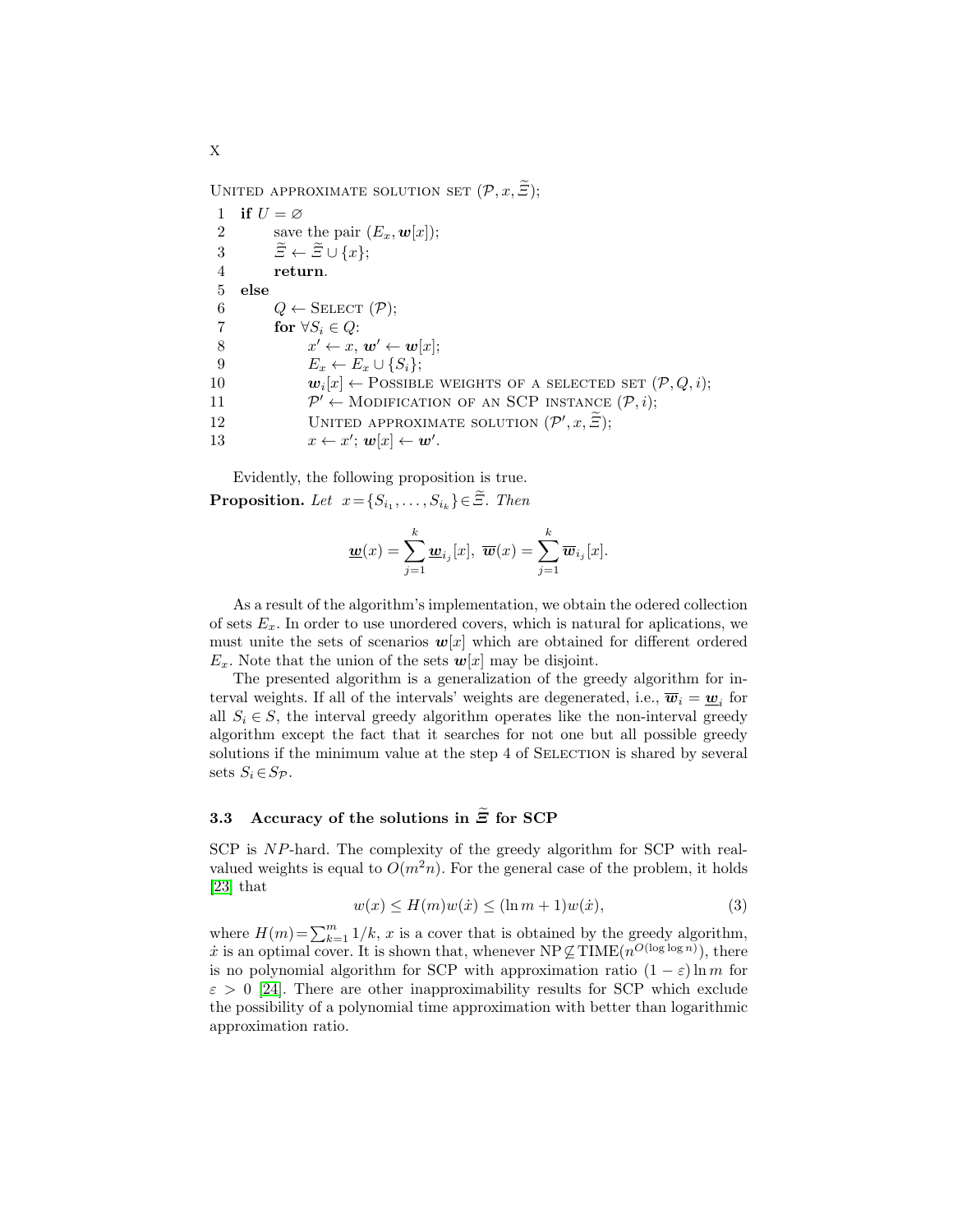#### 3.4 Computation of the weak solutions' probabilities

In addition to intervals of possible values of element's weights, we may have some probability distribution on the intervals. Suppose a uniform probability distribution is given for the values of weights  $w_i$  on the intervals  $w_i$ . This implies the uniform distribution on the intervals of relative weights. The uniform distribution is the least informative distribution of all possible distributions which is formally proved in [\[26\]](#page-18-4). Further, we generalize the obtained below formulas for arbitrary probability distribution on the intervals  $w_i$  and for an arbitrary selection function.

The probability of the weak approximate solution  $P(x)$  is the probability of obtaining of a such scenario  $w \in \mathbf{w}$  that the non-interval greedy algorithm gives x (or the set  $E_x$ ). For the ordered set  $E_x = \{e_{i_1}, \ldots, e_{i_k}\}\,$  the probability  $P(x)$ may be computed as  $P(x) = P(e_{i_1}) \cdot \ldots \cdot P(e_{i_k})$ , where  $P(e_{i_j})$  is the probability that we take  $e_{i_j}$  into  $E_x$  as the j-th set in it performing the greedy algorithm on  $w \in \mathbf{w}[x]$  for current  $\mathbf{w}[x]$ .

The procedure PROBABILITY OF SELECTION that we shall introduce takes an SCP instance P and the index q of  $e_q \in Q$  for which we compute the probability of obtaining such  $v_q \in v_q$  that we take  $e_q$  into  $E_x$  by the greedy algorithm for  $w \in \mathbf{w}[x]$ .

To compute  $P(e_q)$  it uses the procedures PARTITION and PROBABILITY. Implementing the procedure PARTITION, we get the partition  $P$  of the weights' intervals for the elements that belong to Q. We shall use it further in procedure PROBABILITY.

PARTITION  $(P, Q): P;$ 

- 1 for  $\forall S_i \in Q$ :
- $2 \qquad \qquad {\bm{v}}_i \leftarrow {\bm{w}}_i / |S_i|;$
- 3  $v_r \leftarrow \min\{\overline{v}_i \mid e_i \in Q\};$
- 4 for  $\forall e_i \in Q$ :
- 5  $\overline{v}_i \leftarrow v_r$ ;
- 6  $M \leftarrow \{v_1, \ldots, v_l\}$ , where  $v_j$  such that  $\exists e_i \in Q$  for which  $v_j = \underline{\mathbf{v}}_i$  or  $v_j = \overline{\mathbf{v}}_i$ ,  $v_l = v_r$ . M is an ordered set and its elements are sorted in ascending order.
- 7 for  $\forall e_i \in Q$ :
- 8  $M_i \leftarrow \{v_j \in M \mid v_j \in v_i\},\$
- $M_i$  is an ordered set and its elements are sorted in ascending order.
- 9  $P_i \leftarrow \{v_{i1}, \dots, v_{il}\},$  where  $v_{ik} = [v_j, v_{j+1}], v_j, v_{j+1} \in M_i$ .
- 10  $P \leftarrow \{P_1, \ldots, P_{|Q|}\}.$

The Fig. 3 demonstrates construction of the partition P for  $Q$ ,  $|Q|=3$ . Here we have three intervals of relative weights for three sets in  $Q$ . They are  $v_1, v_2, v_3$ . In this example  $v_r = \overline{v}_1 = v_4$ . Constructing the partition  $P = \{P_1, P_2, P_3\}$  we exclude the part of  $v_2$  which lies on the right of  $v_4$  since it contains such values of  $v_2$  which are incompatible with selection of  $S_2$  by the non-interval greedy algorithm. Thus we have  $P_1 = \{v_{11}, v_{12}, v_{13}\}$ , where  $v_{11} = [v_1, v_2], v_{12} = [v_2, v_3], v_{13} = [v_3, v_4]$ ;  $P_2 = {\mathbf{v}_{21}}, \mathbf{v}_{21} = [v_3, v_4]; P_3 = {\mathbf{v}_{31}}, \mathbf{v}_{32}, P_3 = [v_2, v_3], \mathbf{v}_{32} = [v_3, v_4].$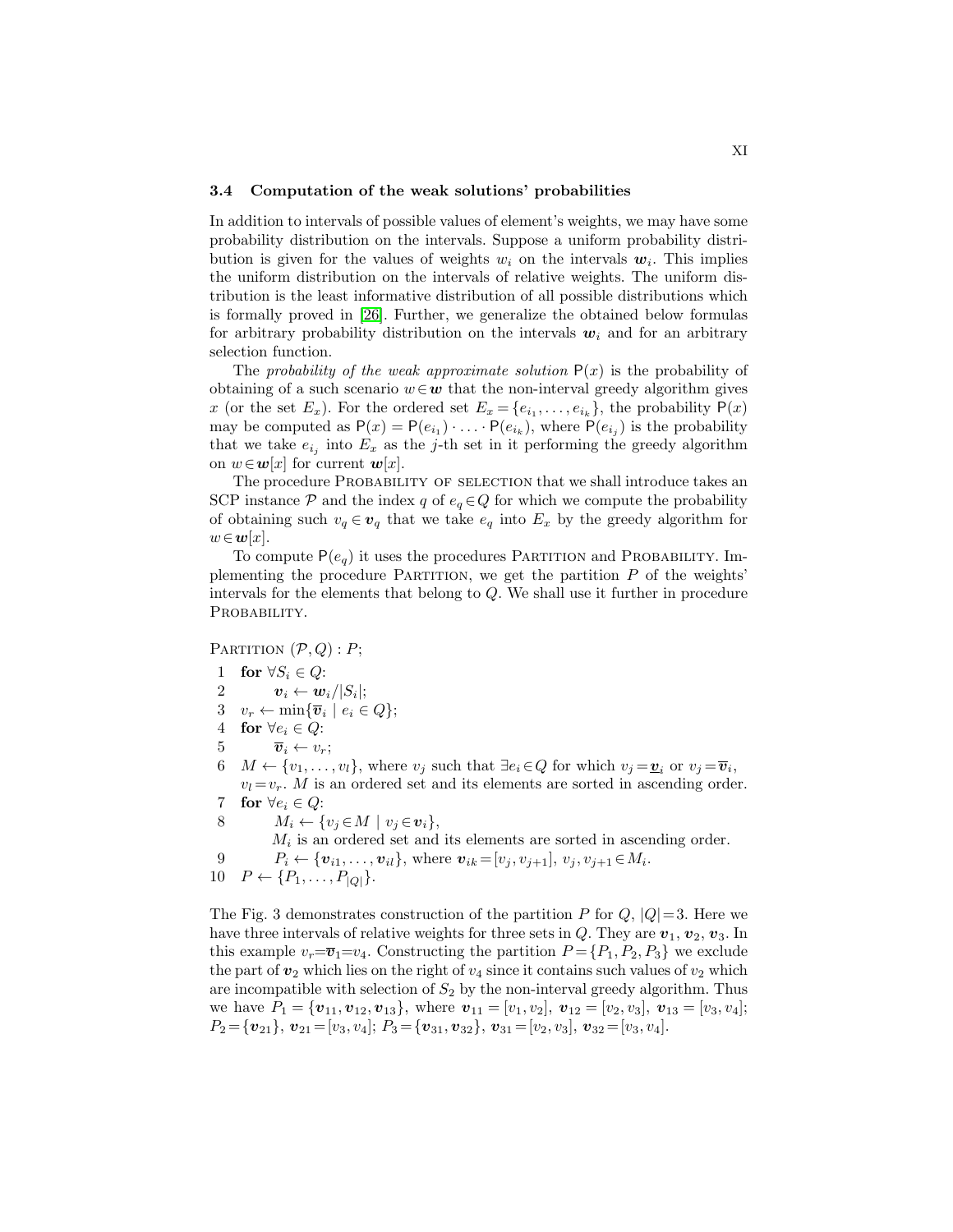|   |       |  |             | υ                  |  |
|---|-------|--|-------------|--------------------|--|
|   |       |  |             | $\boldsymbol{v}_2$ |  |
|   |       |  |             | $\boldsymbol{v}_3$ |  |
| U | $v_1$ |  | $v_2\, v_3$ | $\, v_4$           |  |

Fig. 3. Construction of the partition of

Having the partition  $P$ , using the procedure PROBABILITY, we compute the probability  $P(e_q)$  of inclusion of  $e_q$  into  $E_x$ . For a random weight  $v_q$  of  $e_q$ , we have

$$
\mathsf{P}(e_q) = \sum_{\mathbf{v}_{qj} \in P_q} \mathsf{P}(e_q \mid v_q \in \mathbf{v}_{qj}) \cdot \mathsf{P}(v_q \in \mathbf{v}_{qj}).
$$

Here  $P(e_q | v_q \in v_{qj})$  is the probability of selection of  $e_q$  into cover by the greedy algorithm for  $w \in \mathbf{w}[x]$  for the case when  $v_q \in \mathbf{v}_{qj}$ . For the uniform distribution on  $v_q$ , we have

$$
P(v_q \in \mathbf{v}_{qj}) = (\overline{\mathbf{v}}_{qj} - \underline{\mathbf{v}}_{qj})/(\overline{\mathbf{v}}_q - \underline{\mathbf{v}}_q).
$$

Let

$$
R = \{ i \mid (i \neq q) \text{ and } (e_i \in Q) \text{ and } (\mathbf{v}_{qj} \in P_i) \},
$$

i.e., R is a set of indices of the elements that belong to  $Q \setminus \{q\}$  and the partition of its interval weights contains the interval  $v_{qj}$ . We compute the probability  $P(e_q | v_q \in v_{qj})$  using the formula

$$
P(S_q | v_q \in v_{qj}) = \sum_{r \in R} \frac{1}{|r|+1} P_r,
$$
\n(4)

where r is a subset of R,  $P_r$  is the probability of the selection of  $e_q$  for a current r. We have  $v_i \in v_{qj}$  for  $i \in r$  and  $v_i > \overline{v}_{qj}$  for  $i \notin r$ . Denoting as  $P_{ij}$  probability of the event  $\{v_i \in \mathbf{v}_{qj}\}\$  and denoting as  $\mathsf{Q}_{ij}$  the probability of the event  $\{v_i > \overline{v}_{qj}\}\$ , we have:

$$
P_{ij} = (\overline{\boldsymbol{v}}_{qj} - \underline{\boldsymbol{v}}_{qj})/(\overline{\boldsymbol{v}}_i - \underline{\boldsymbol{v}}_i), Q_{ij} = (\overline{\boldsymbol{v}}_i - \overline{\boldsymbol{v}}_{qj})/(\overline{\boldsymbol{v}}_i - \underline{\boldsymbol{v}}_i),
$$

and thus

<span id="page-11-0"></span>
$$
\mathsf{P}_r = \prod_{i \in r} \mathsf{P}_{ij} \prod_{i \in R \setminus r} \mathsf{Q}_{ij},\tag{5}
$$

where r takes all possible values in [\(5\)](#page-11-0) ranging from  $r = \emptyset$  to  $r = R$ . If  $r = \emptyset$  or  $R \setminus r = \emptyset$ , we substitute the corresponding product  $(\prod_{i \in r} \mathsf{P}_{ij} \text{ or } \prod_{i \in R \setminus r} \mathsf{Q}_{ij})$  by 1 in [\(5\)](#page-11-0). The multiplier  $1/(1+|r|)$  is due to the fact that, for random variables  $\xi_1, \ldots, \xi_N$  which are uniformly distributed on the same interval, we have  $P(\xi_i =$  $\min\{\xi_1, ..., \xi_N\}\)=1/N$  for all *i*.

To compute the probability  $P(e_q)$ , we implement the procedure PROBABILITY of selection.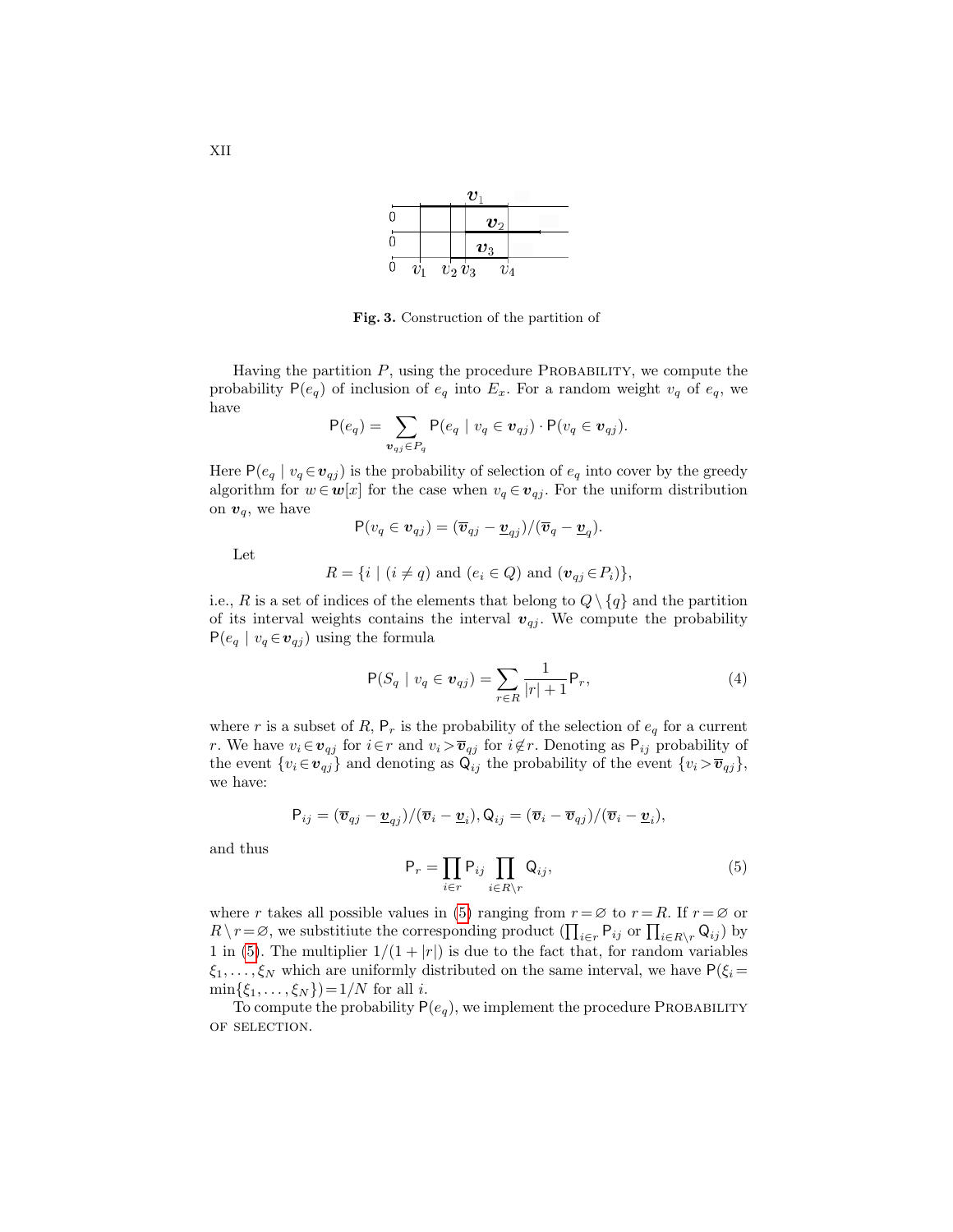PROBABILITY OF SELECTION  $(\mathcal{P}, Q, q) : P(e_q);$ 

- 1  $P \leftarrow$  PARTITION  $(\mathcal{P}, Q)$ ;
- 2  $P(e_q) \leftarrow \text{PROBABILITY } (\mathcal{P}, P, Q, q).$

PROBABILITY  $(\mathcal{P}, P, Q, q)$ :  $P(e_q)$ ;

1 for 
$$
j = 1
$$
 to  $|P_q|$   
\n2  $P(v_q \in \mathbf{v}_{qj}) = (\overline{\mathbf{v}}_{qj} - \underline{\mathbf{v}}_{qj})/(\overline{\mathbf{v}}_q - \underline{\mathbf{v}}_q);$   
\n3  $R \leftarrow \{i \in Q \mid \mathbf{v}_{qj} \in P_i\};$   
\n4 **for**  $\forall i \in R:$   
\n5  $P_{ij} \leftarrow (\overline{\mathbf{v}}_{qj} - \underline{\mathbf{v}}_{qj})/(\overline{\mathbf{v}}_i - \underline{\mathbf{v}}_i);$   
\n6 **for**  $\forall i \in R \setminus r$ :  
\n7  $Q_{ij} \leftarrow (\overline{\mathbf{v}}_i - \overline{\mathbf{v}}_{qj})/(\overline{\mathbf{v}}_i - \underline{\mathbf{v}}_i);$   
\n8  $P(e_q \mid v_q \in \mathbf{v}_{qj}) \leftarrow \sum_{r \in R} \left(\frac{1}{|r|+1} \prod_{i \in r} P_{ij} \prod_{i \in R \setminus r} Q_{ij}\right);$   
\n9  $P(e_q) \leftarrow \sum_{j=1}^{|P_q|} P(e_q \mid v_q \in \mathbf{v}_{qj}) \cdot P(v_q \in \mathbf{v}_{qj}).$ 

If there are such sets  $S_q$ ,  $q \in Q$ , that  $v_q$  is degenerated, we do the computation of  $P(e_q)$  using the formula

<span id="page-12-0"></span>
$$
\mathsf{P}(e_q) = \prod_{i \in Q, i \neq q} [(\overline{\boldsymbol{v}}_i - v_q)/(\overline{\boldsymbol{v}}_i - \underline{\boldsymbol{v}}_i)].
$$
\n(6)

For  $i \in Q$ ,  $i \neq q$ , such that  $v_i$  is degenerated and  $v_i = v_q$ , we replace the factor  $(\overline{\boldsymbol{v}}_i - v_q)/(\overline{\boldsymbol{v}}_i - \underline{\boldsymbol{v}}_i)$  in [\(6\)](#page-12-0) by 1.

To compute P(x) for  $x \in \tilde{\Xi}$ , we need to do the following modifications of the interval greedy algorithm's procedures. At the step 1 of procedure The interval GREEDY ALGORITHM, we set  $P(x) \leftarrow 1$ . The procedure PROBABILITY OF A SELECtion is called before implementation of the procedure Modification of the problem instance at the course of operation of the procedure United solu-TION SET. Taking  $e_i$  in  $E_x$ , before the step 10 of the procedure, we compute the current value  $P(x)$ :

# $P(x) \leftarrow P(x) \cdot \text{PROBABILITY OF SELECTION } (\mathcal{P}, Q, i).$

The value  $P(x)$ , that we compute before selection of  $e_i$  into  $E_x$ , must be saved at the step 8 of the procedure UNITED APPROXIMATE SOLUTION SET. It must be restored on the step 14 in order to compute the probabilities of other approximate solutions that we obtain taking other sets from  $Q$  into  $E_x$  at the iteration. The finally computed value  $P(x)$  must be saved before we quit the procedure on the step 4.

For the  $x$  that we have on an iteration of the greedy algorithm, the curent value  $P(x)$  is an upper bound on probability of the weak approximate solution that we may obtain for the current x. So, comparing  $P(x)$  with some given threshold value  $\delta$ , and not dealing with such  $x \in \tilde{\Xi}$  that  $P(x) < \delta$  at the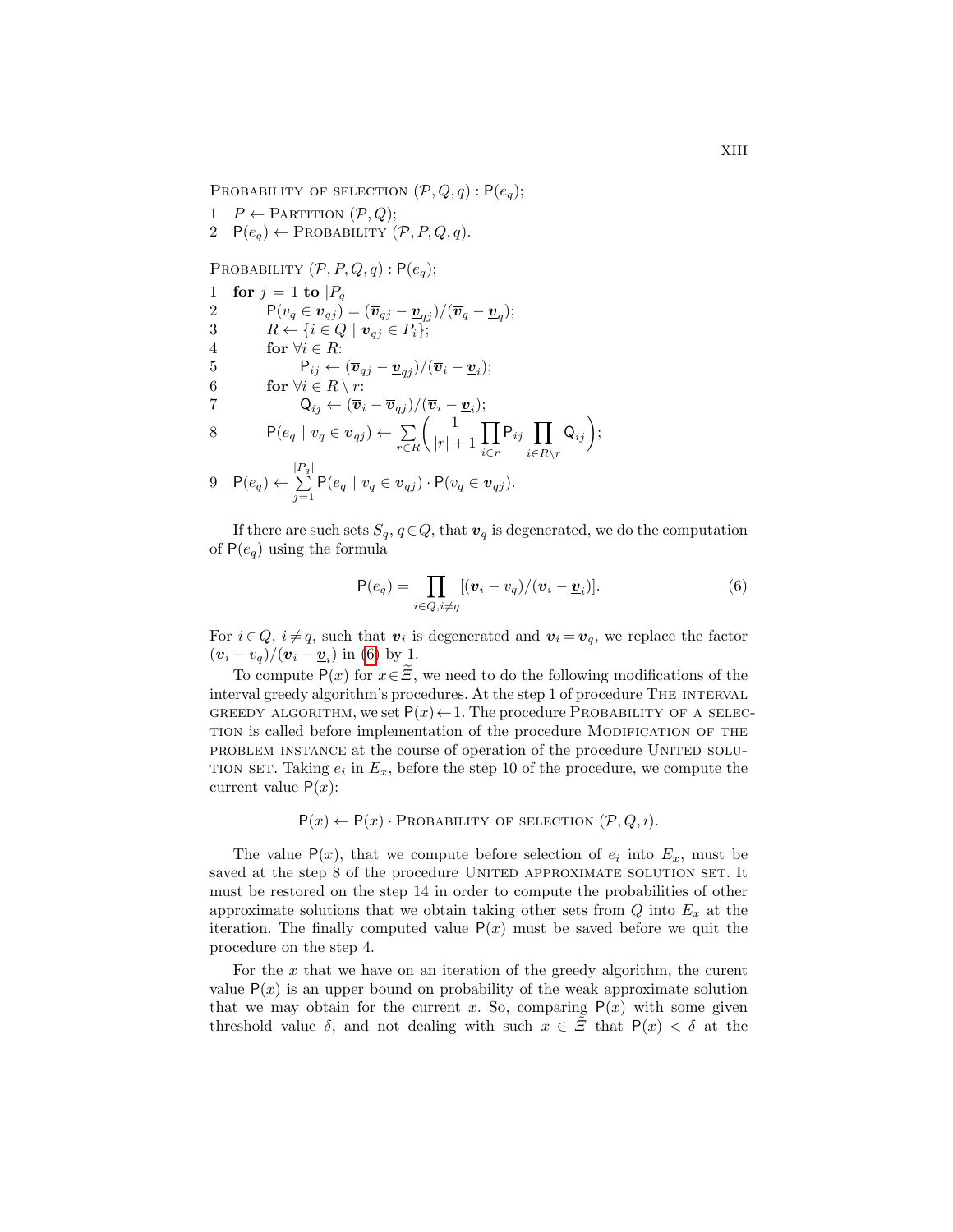course of the algorithm's implementation, we may obtain only such solutions  $x \in \tilde{\Xi}$  that  $P(x) \ge \delta$ . In order to do so, we do not call the backtrack procedure UNITED APPROXIMATE SOLUTION SET when  $P(x) < \delta$ . It is clear, that such a modification of the algorithm decreases its computational complexity.

#### 3.5 The probability distribution on the set of posible values of objective function

Suppose that, in the course of the greedy algorithm operating, we get the set of possible objective function's values  $\mathbf{w}(\Xi)$  for united approximate solutions set  $\Xi$ . We have

$$
\mathbf{w}(\widetilde{\Xi}) = \bigcup_{x \in \widetilde{\Xi}} \boldsymbol{w}(x) = \bigcup_{x \in \widetilde{\Xi}} \biggl( \sum_{S_i \in E_x} \boldsymbol{w}_i[x] \biggr).
$$

The set  $\mathbf{w}(\widetilde{\Xi})$  may be a collection of disjoint intervals.

Having the probabilities  $P(x)$  for  $x \in \widetilde{\mathcal{Z}}$ , we may compute the probability distribution on  $\mathbf{w}(\widetilde{\Xi})$ . Let  $\mathbf{w} \in \mathbf{w}(\widetilde{\Xi})$  be the possible weight of a solution in  $\widetilde{\Xi}$ . The value of w depends on the random scenario  $w \in \mathbf{w}$ . Let  $p(w|x)$  be the density of w on the interval weight  $w(x)$ . Then, for the density  $p(w)$  of the distribution of w on  $\mathbf{w}(\mathbf{E})$ , we have

<span id="page-13-0"></span>
$$
p(w) = \sum_{x \in \tilde{\Xi}} p(w|x)P(x).
$$
 (7)

For  $x \in \tilde{\Xi}$  with a large enough amount of non-zero components, the density  $p(w|x)$  tends to the density of the normal distribution for independent random values of weights as the Lindeberg (central limit) theorem states. For  $x \in \tilde{\Xi}$  with a small amount of non-zero components, we may use convolutional formulae to compute  $p(w|x)$  in [\(7\)](#page-13-0).

Having probability distribution on  $\mathbf{w}(\widetilde{\mathcal{Z}})$ , we may compute mean value of the approximate solutions' weights for the problem, its dispersion and other probabilistic characteristics of the objective function' value.

## 3.6 The interval greedy algorithm for discrete optimization problems

Let us formulate the general scheme of the interval greedy algorithm for an arbitrary discrete optimization problem of the form (III). For such problems, the formulations of the non-interval greedy algorithm differ only by its selection function. Let  $\varphi(e_i)$  be the real-valued selection function that used to select the elements of  $E$  performing the non-interval greedy algorithm to solve the problem of the form (I). For the problem with interval weights  $w_i$  of elements  $e_i \in E$ , we have interval selection function  $\varphi(e_i) = [\overline{\varphi}(e_i), \varphi(e_i)]$ . Here,  $\varphi(e_i)$  is an interval of possible values of  $\varphi(e_i)$  for scenarios in w.

All of the procedures, which are introduced below, have the same structure and justification as the procedures of the interval greedy algorithm for SCP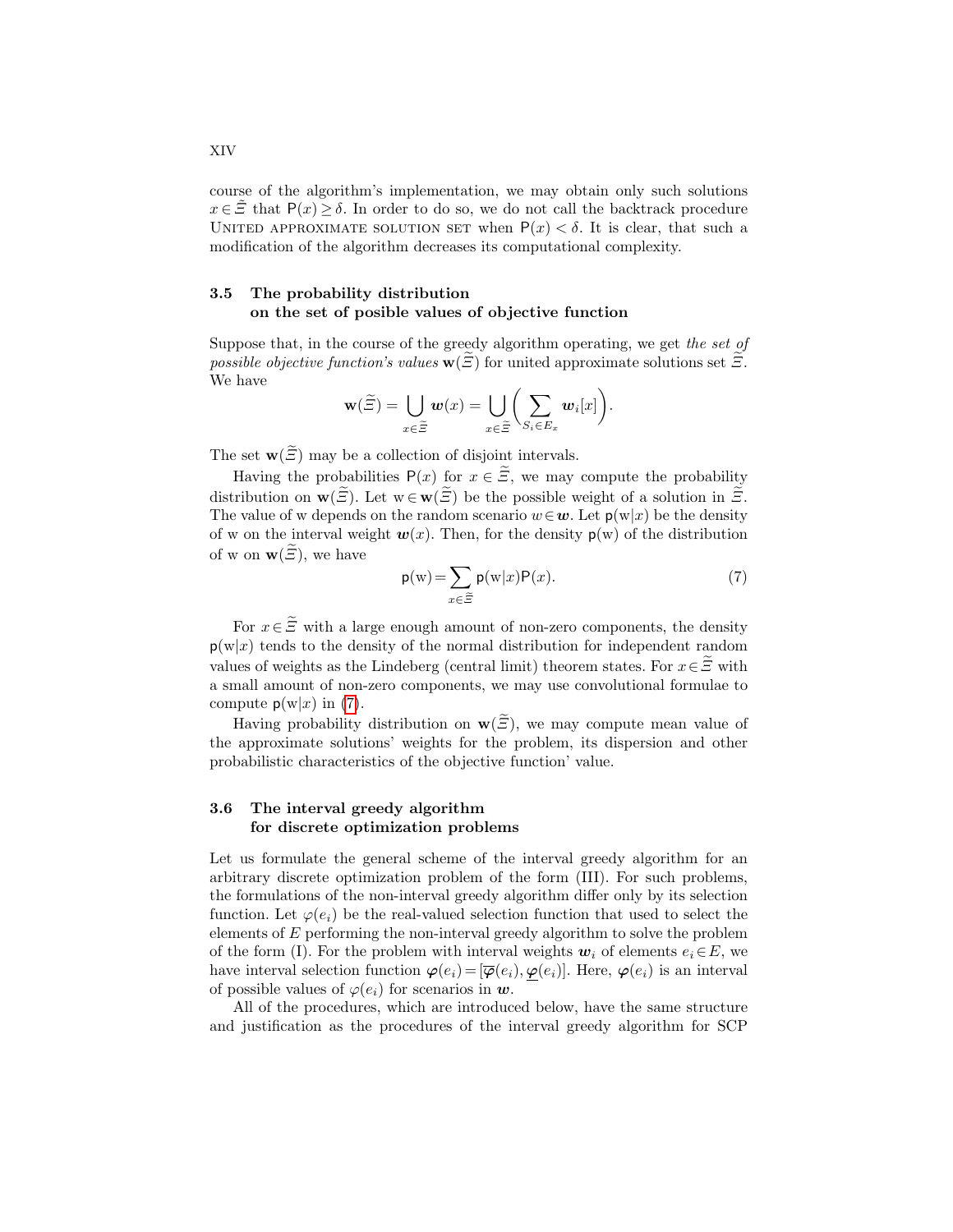have. All of the considerations on intervals of possible values of weights of the solutions that belong to united solution set or united aproximate solution set, the considerations on computaions of probabilities of the solutions for the case of a uniform distribution, the considerations on probability distribution on the set of possible values of objective function that we made above are valid for the general scheme of the interval greedy algorithm.

SELECTION  $(\mathcal{P}) : Q;$ 

1  $Q \leftarrow \varnothing$ ;  $\varphi_{\min} \leftarrow \min{\{\overline{\varphi}(e_i) \mid e_i \in E \setminus E_x\}}$ ; 2 for  $\forall e_i \in E$ : 3 if  $\varphi(e_i) \leq \varphi_{\min}$ 4  $Q \leftarrow Q \cup \{e_i\};$ 5 output Q.

POSSIBLE WEIGHTS OF A SELECTED ELEMENT  $(\mathcal{P}, Q, q) : \mathbf{w}_q[x]$ ;

- $1 \quad \varphi_{\min} \leftarrow \min\{\overline{\varphi}(e_i) \mid e_i \in E \setminus E_x\};$
- 2 if  $\overline{\varphi}(e_q) > \varphi_{\min}$
- 3 get  $w_q[x]$  excluding from  $w_q$  such  $w_q$  that  $\varphi(e_q) > \varphi_{\text{min}}$ ; 4 output  $w_q[x]$ .

MODIFICATION OF THE PROBLEM INSTANCE  $(\mathcal{P}, q) : \mathcal{P}'$ ;

1  $E' \leftarrow \varnothing$ ; 2 for  $\forall e_i \in E$ 3 if  $i \neq q$ 4 if  $\frac{\varphi(e_i) < \varphi(e_q)}{\text{get } \bm{w}_i' \text{ excl}}$ 5 get  $\mathbf{w}_i^T$  excluding from  $\mathbf{w}_i$  such  $w_i$  that  $\varphi(e_q) > \varphi(e_i);$  $6 \qquad \qquad \mathbf{else} \; \bm{w}_i' \leftarrow \bm{w}_i;$ 7  $E' \leftarrow E' \cup \{e_i\};$  $8 \quad \bm{w}_{\mathcal{P}'} \leftarrow (\bm{w}_1', \dots, \bm{w}_n');$ 9 output  $\mathcal{P}'$ .

THE INTERVAL GREEDY ALGORITHM  $(\mathcal{P}) : \widetilde{\mathcal{Z}};$ 

1  $E_x \leftarrow \varnothing; \tilde{\Xi} \leftarrow \varnothing; x \leftarrow (0, \ldots, 0);$ 2  $\widetilde{\Xi} \leftarrow$  UNITED SOLUTION SET  $(\mathcal{P}, x, \widetilde{\Xi})$ ; 3 output  $\widetilde{\Xi}$ .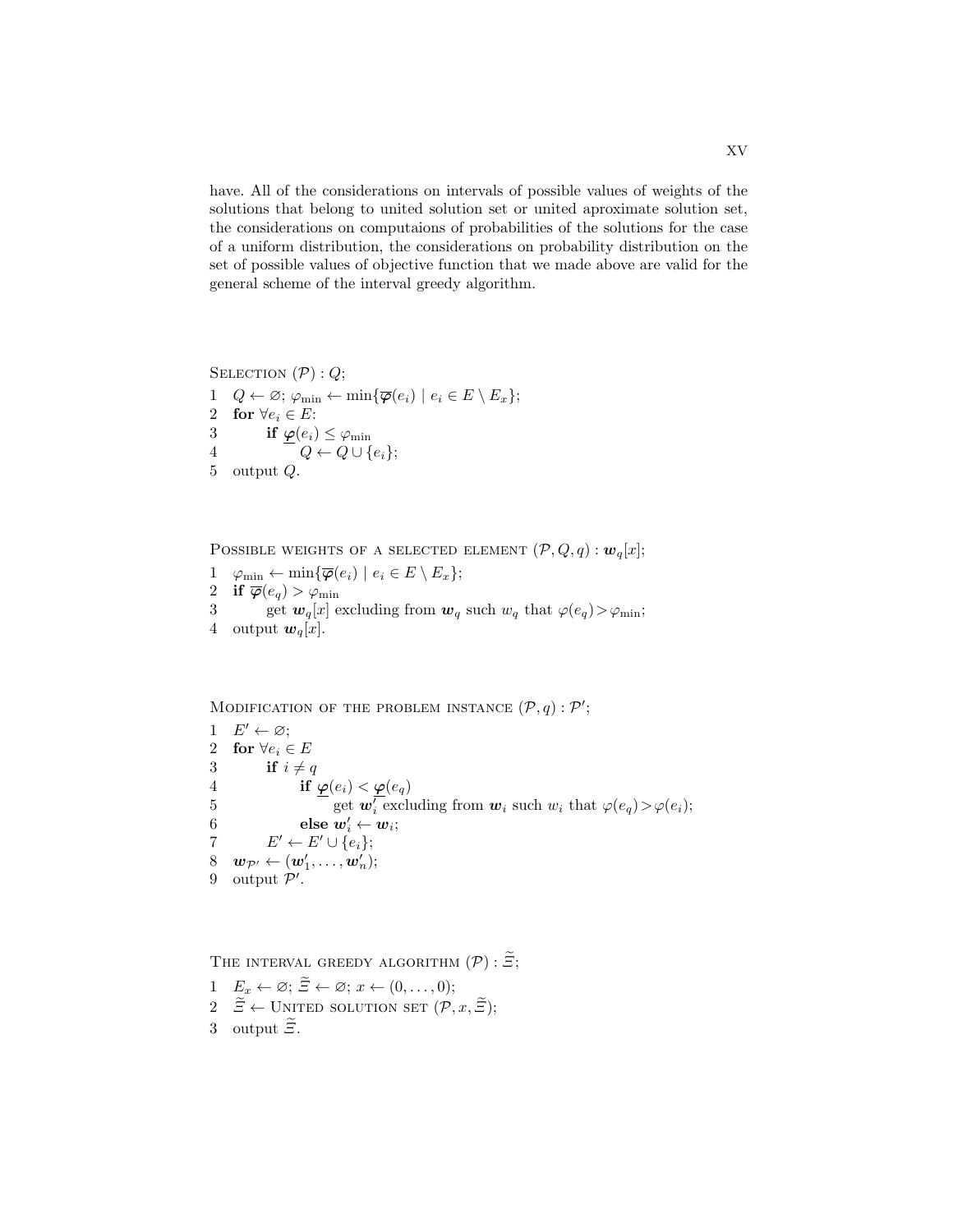UNITED APPROXIMATE SOLUTION SET  $(\mathcal{P}, x, \Xi)$ ;

1 if  $x \in \mathcal{D}$ 2 save the pair  $(E_x, \boldsymbol{w}[x])$ ; 3  $\widetilde{\Xi} \leftarrow \widetilde{\Xi} \cup \{x\};$ <br>4 return. return. 5 else 6  $Q \leftarrow$  SELECT  $(\mathcal{P});$ 7 for  $\forall e_i \in Q$ : 8  $x' \leftarrow x; w' \leftarrow \mathbf{w}[x]; E_x \leftarrow E_x \cup \{e_i\};$ 9  $\mathbf{w}_i[x] \leftarrow \text{Possible}$  weights of a selected element  $(\mathcal{P}, Q, i);$  $10$  $\mathcal{P}' \leftarrow$  MODIFICATION OF THE PROBLEM INSTANCE  $(\mathcal{P}, i)$ ; 11 UNITED APPROXIMATE SOLUTION SET  $(\mathcal{P}', x, \widetilde{\Xi})$ ; 12  $x \leftarrow x'; \mathbf{w}[x] \leftarrow \mathbf{w}'.$ 

Probabilities of approximate weak solutions. For an arbitrary interval selection function  $\varphi$ , for given uniform probability distribution on its values, replacing the symbols w and w by symbols  $\varphi$  and  $\varphi$  respectively in all of the notations above, preserving its subscripts and superscripts, we obtain the formulae to compute the probabilities of the weak (approximate) solutions.

For the case of an arbitrary probability distribution, let  $p_i(t)$  be a probability density function for the weights distribution on interval  $\varphi_i$ . Then the probability that  $\varphi_i \in [a, b]$  is

$$
\mathsf{P}_{[a,b]}(\varphi_i) = \int_a^b \mathsf{p}_i(t) dt.
$$

So the probabilities  $P_{ij}$  and  $Q_{ij}$  are the following for the general case:

<span id="page-15-1"></span>
$$
P_{ij} = \int_{\underline{\varphi}_{qj}}^{\overline{\varphi}_{qj}} p_i(t) dt, \quad Q_{ij} = \int_{\overline{\varphi}_i}^{\overline{\varphi}_{qj}} p_i(t) dt,
$$
\n(8)

and

$$
\mathsf{P}(\varphi_q \in \varphi_{qj}) = \int\limits_{\underline{\varphi}_{qj}}^{\overline{\varphi}_{qj}} \mathsf{p}_q(t) dt,
$$
\n(9)

where  $\varphi_{ij}$  are elements of the partition that we builds on intervals  $\varphi_i$ ,  $i \in Q$ .

For the sets  $S_q$ ,  $q \in Q$ , such that  $\varphi_q$  is degenerated, we compute  $P(e_q)$  using the formula

<span id="page-15-0"></span>
$$
\mathsf{P}(e_q) = \prod_{i \in Q, i \neq q} \int_{\varphi_q}^{\overline{\varphi}_i} \mathsf{p}_i(t) dt.
$$
 (10)

For  $i \in Q$ ,  $i \neq q$ , such that  $\varphi_i$  is degenerated, we replace the corresponding factor in [\(10\)](#page-15-0) by 1.

XVI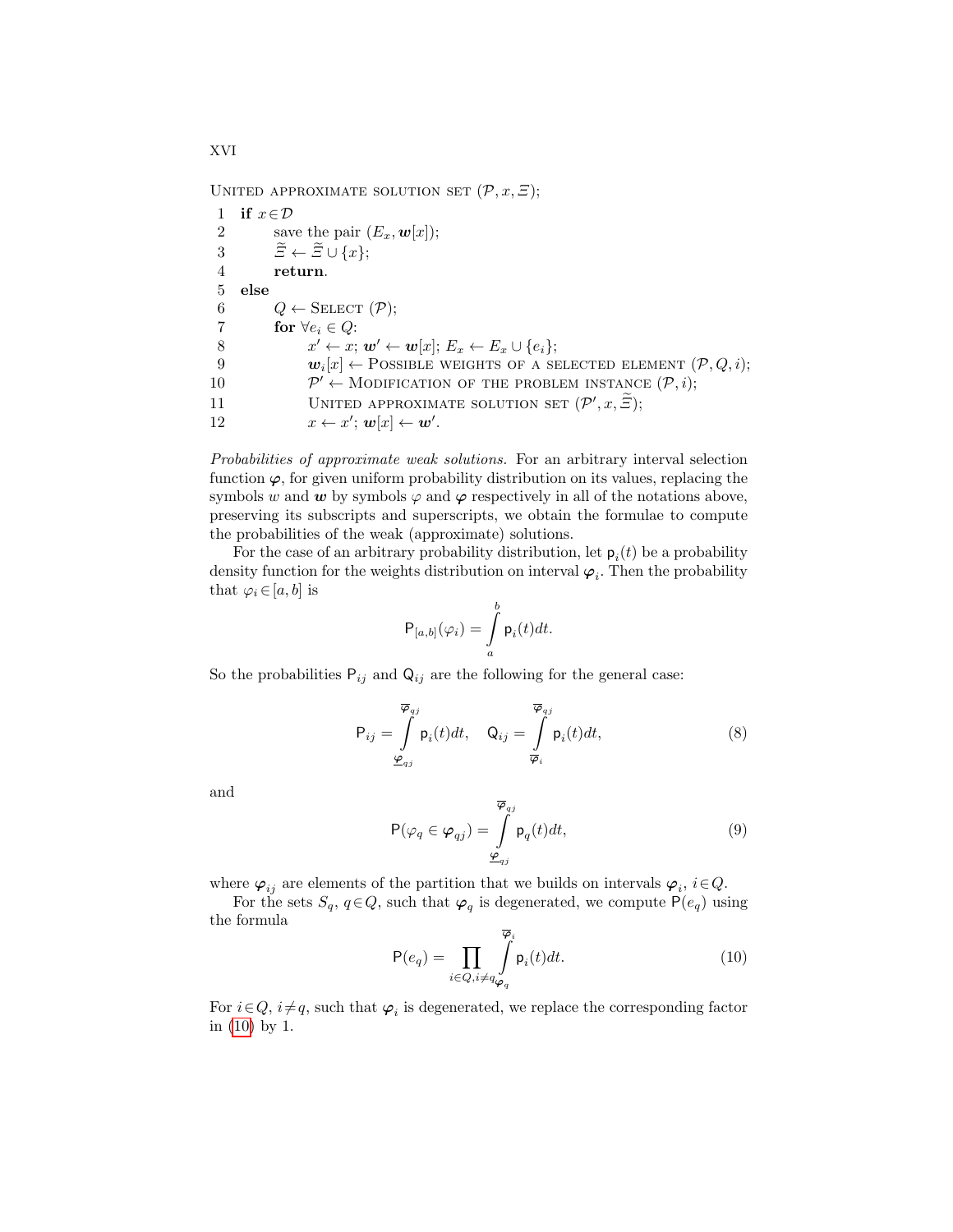Using the formulae [\(8\)](#page-15-1)–[\(10\)](#page-15-0) for computing the values  $P(e_q)$ ,  $P_{ij}$  and  $Q_{ij}$ , we may compute the probabilities  $P(x)$ ,  $x \in \tilde{\Xi}$ , for arbitrary probability distribution that is given on intervals of weights and for arbitrary selection function. For the case of discrete probability distribution, when all of the weights are degenerated, the Stieltjes integration is applied in  $(8) - (10)$  $(8) - (10)$  $(8) - (10)$ .

#### 3.7 Computational complexity of the approach

Complexity of the interval greedy algorithm greatly depends on the instance of the problem of the form (III) to which its applied. It is exponential at the worst case. Its complexity depends on the number of calls of the backtracking procedure UNITED APPROXIMATE SOLUTION SET, i.e., the complexity depends on the values of  $|Q|$  that we obtain performing the procedure SELECTION. An interval vector  $w_{\mathcal{P}}$  and combinatorial structure of the problem instance  $\mathcal P$  of the form (III) are determine the search tree and, consequently, they determine the computational complexity of solution of an instance  $\mathcal P$  by the interval greedy algorithm.

As it was shown in [\[20\]](#page-17-16), the complexity is a non-decreasing step function on values of radii of the weights' intervals for SCP. And, since the complexity of the algorithm depends only on mutual positions of the weights' intervals [\[20\]](#page-17-16), the result may be applied to the general case of discrete optimization problems of the form (III).

# 4 Conclusions

We consider a wide class of discrete optimization problems with interval objective functions. We give a generalization of the greedy algorithm for the class. Applying the presented approach to the problem  $P$  of the form (III), we may obtain the following information:

- 1) the united approximate solution set  $\tilde{\varXi};$
- 2) the sets of scenarios  $\mathbf{w}[x] \subseteq \mathbf{w}_{\mathcal{P}}$  for  $x \in \widetilde{\Xi}$ ;
- 3) the intervals  $w(x)$  of possible weights for  $x \in \Xi$ :  $w(x) = \sum_{S_i \in E_x} w_i[x]$ ;
- 4) the probabilities of  $x \in \tilde{\Xi}$  for a given probability distribution on weights' intervals;
- 5) the probability distribution on the set of possible objective function' values  $\mathbf{w}(\widetilde{\Xi})$  for solutions that belongs to  $\widetilde{\Xi}$ . Using the distribution, we may compute expected value of the objective function, its standard deviation, etc.

# References

<span id="page-16-0"></span>1. Falk, J.E. Exact solutions of inexact linear programms // Oper. Res. 24(4), 783–786 (1976).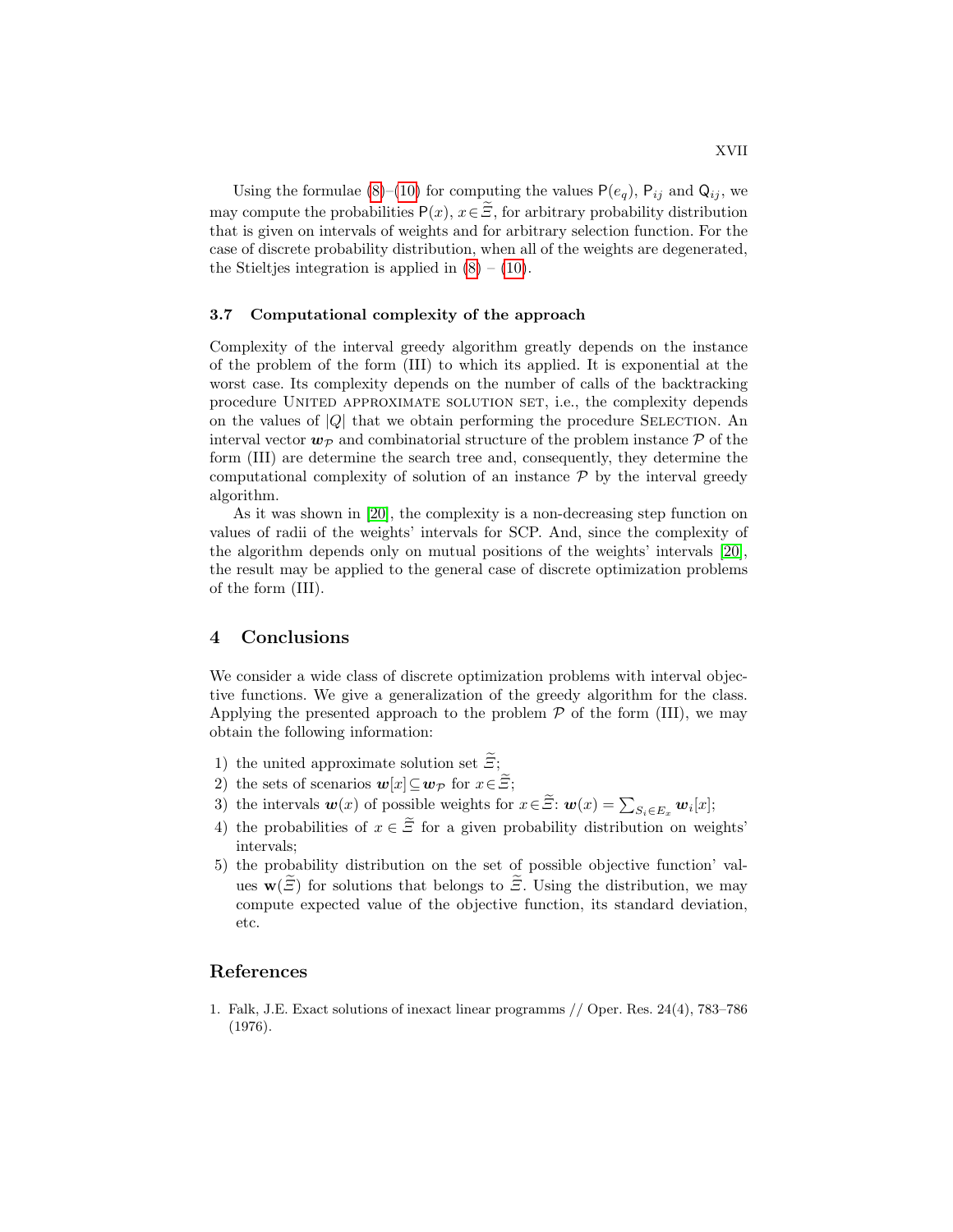#### XVIII

- <span id="page-17-0"></span>2. Vatolin, A.A. On linear programming problems with inexact objective function // Control and Cybernetics 9(4), 189–202 (1980).
- <span id="page-17-1"></span>3. Agayan, G.M., Ryutin, A.A., Tikhonov, A.N. On linear programming problems with approximate data // Zh. Vychisl. Mamtem. Mat. Fiziki 24(9), 1303–1311 (1984).
- <span id="page-17-2"></span>4. Hladik, M. Interval linear programming: a survey. Nova Science Publishers, New York (2012).
- <span id="page-17-3"></span>5. Fiedler, M., Nedoma, J., Ramik, J., Rohn, J., Zimmerman, K. Linear optimization problems with inexact data. Springer Science+Business Media, Inc., New York (2006).
- 6. Aissi H., Bazgan C., Vanderpooten D. Approximation of Min-Max and Min-Max Regret Versions of Some Combinatorial Optimization Problems // European Journal of Operational Research, N. 179, 281–290 (2007).
- <span id="page-17-4"></span>7. Kaspersky A., Zielinski P. Robust Discrete Optimization under Discrete and Interval Uncertainty: A Survey // Doumpos M., Zopounidis C., Grigoroudis E. (eds) Robustness Analysis in Decision Aiding, Optimization and Analytics. International Series in Operations Research and Mangement Sciences, vol. 241. Springer, Cham, 113-143 (2007).
- <span id="page-17-5"></span>8. Kasperski A., Zielinski P. Robust Independent Set Problems on Interval Graphs// Optimization Letters, N. 9, 427–436 (2015).
- <span id="page-17-6"></span>9. Kaspersky A. Discrete Optimization with Interval Data. Minmax Regret and Fuzzy Approach // Studies in Fuzziness and Soft Computing. Springer-Verlag, Berlin, Heidelberg (2008).
- <span id="page-17-7"></span>10. Bertsimas D., Sim M. Robust discrete optimization and network flows // Mathematical Programming, N. 98, 49–71 (2003).
- <span id="page-17-8"></span>11. Kouvelis P., Yu G. Robust discrete optimization and its applications. Kluwer Academic Publishers, The Netherlands (1997).
- <span id="page-17-9"></span>12. Yu G., Kouvelis P. Complexity results for a class of min-max problems with robust optimization applications // In: P.M. Pardalos (ed.) Complexity in Numerical Optimization. World Scientyfic (1993).
- <span id="page-17-10"></span>13. Yaman, H., Karasan, O.E., Pinar, M.C. Longest path problem with interval data. Technical Report 9908, Department of Industrial Engineering, Bilkent University, 06533 Bilkent, Ankara, Turkey (1999).
- <span id="page-17-15"></span>14. Yaman, H., Karasan, O. E., and Pinar, M. C. Minimum Spanning Tree Problem with Interval Data. Technical Report 9909, Department of Industrial Engineering, Bilkent University, Ankara, Turkey (1999).
- <span id="page-17-11"></span>15. Kozina, G.L., Perepelitsa, V.A. Interval Spanning Trees Problem: Solvability and Computational Complexity // Interval Computations 1, 42-50 (1994).
- <span id="page-17-12"></span>16. Perepelitsa, V.A., Tebueva, F.B. Discrete optimization problems with interval parameters // The journal of computational mathematics and mathematical physics  $50(5)$ ,  $836 - 837$  (2010) (In Russian).
- <span id="page-17-13"></span>17. Kozina, G.L. Discrete optimization problems with interval data: Pareto set of solutions or set of weak solutions? // Reliable Computing 10(6), 469–487 (2004).
- <span id="page-17-14"></span>18. Demchenko, A.I. Modeling the problem of transport network synthesis under conditions of uncertain initial information // In International Conference of Industrial Engineering. Procedia Engineering 129, 676–680 (2015).
- 19. Prolubnikov, A.V. The greedy algorithm for the set cover problem with interval weights // Computational technologies 20(6), 70–84 (2015) (in Russian).
- <span id="page-17-16"></span>20. Prolubnikov, A.V. On the approach to solution of the set cover problem with interval weights and its computational complexity // Computational technologies 22(2), 115–126 (2017) (in Russian).